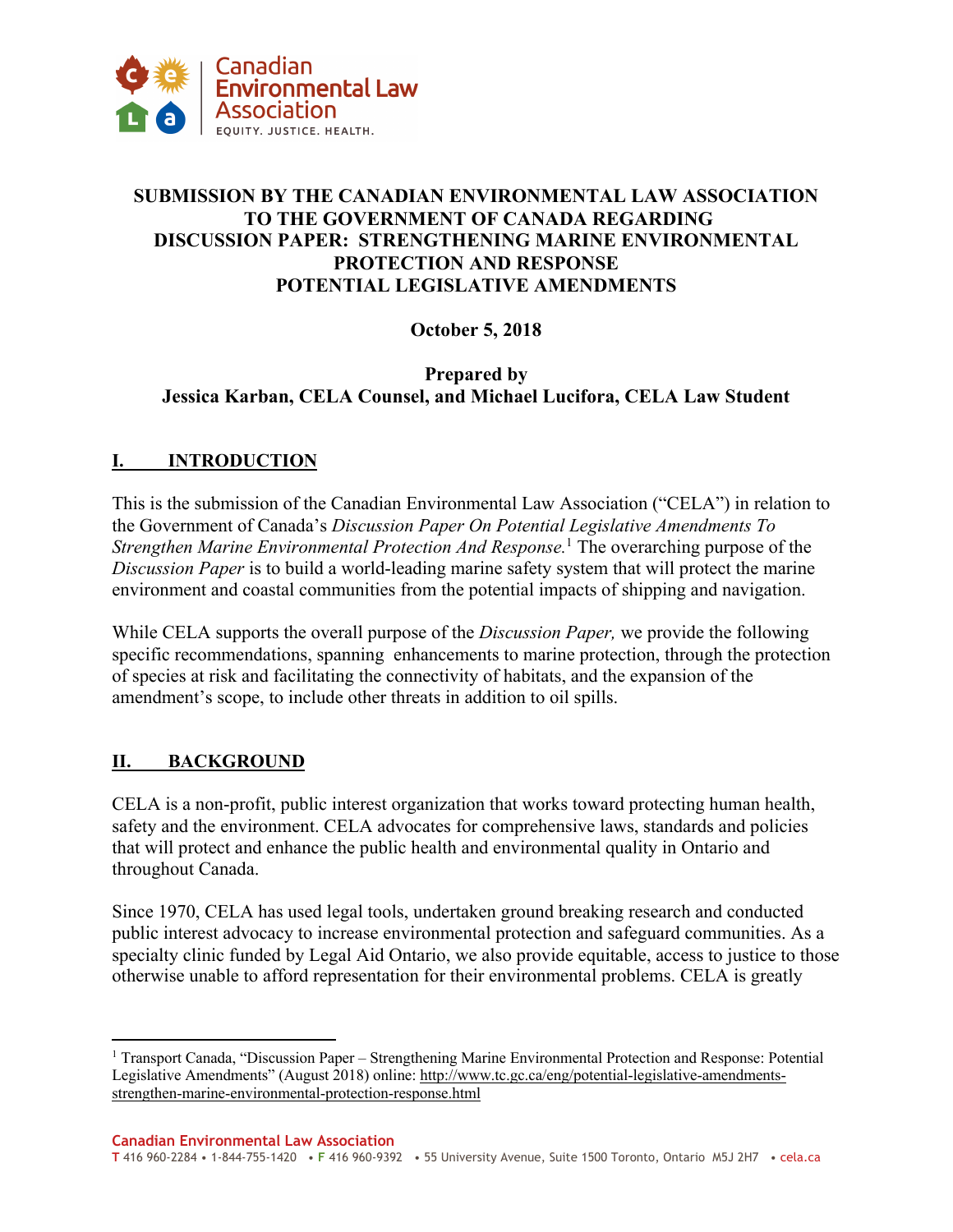committed to increasing public participation in environmental decision-making and working with public interest groups to foster long-term sustainable solutions.

CELA has a long history of working to improve water source protection and to stop water pollution. This has included working with First Nation's communities in the development of source water protection plans and the drafting of legal tools to address threats to water. Furthermore, CELA's Healthy Great Lakes program has engaged a broad network of individuals and organizations in shaping, implementing, and making use of laws and policies that protect and restore the waters of the Great Lakes – St. Lawrence River Basin.

In addition to falling within our Water Sustainability priority, our review and comments on this *Discussion Paper* aligns with our work to protect and restore waters in Canada, in furtherance of our access to environmental justice mandate. A collection of CELA's work related to Water Sustainability can be viewed online at: http://www.cela.ca/collections/water

# **III. DISCUSSION PAPER QUESTIONS**

# **Enhance Marine Ecosystem Protection**

## **I. Enable Marine Ecosystem Protection**

l

Question: If the government were to regulate shipping and navigation to mitigate broader environmental risks, what would you consider to be the top priorities for regulation and why?

CELA supports and advocates for the Government to regulate shipping and navigation with a view to mitigating broader environmental risks. Harm to our oceans is concerning, regardless of the size and frequency of the pollution source, and CELA is particularly concerned about the cumulative effects of ocean pollution. <sup>2</sup> Large oil spills in ocean water necessitate immediate and effective responses, however, they are not the only environmental hazard arising from shipping and navigation. There are a number of other sources of pollution and environmental disturbances that arise, for instance, from vessel and shipping activities.

## **Recommendation: CELA recommends that the shipping and navigation industry be managed with an ecosystem-based approach that prioritizes healthy oceans, safe shipping practices, and recognizes the cumulative impact of other industry sectors.3 Specifically,**

<sup>2</sup> Michelle Molnar and Nicole Koshure, *Cleaning Up Our Ocean. A Report On Pollution From Shipping-Related Sources In The Pacific North Coast Integrated Management Area (Pncima) On The British Columbia Coast* (2009) online (pdf): David Suzuki Foundation <https://davidsuzuki.org/science-learning-centre-article/cleaning-oceanreport-pollution-shipping-related-sources-pacific-north-coast-integrated-management-area-pncima-british-columbiacoast/> at intro [Cleaning Up Our Ocean].

<sup>&</sup>lt;sup>3</sup> Living Oceans Society, *Shipping on the British Columbia Coast. Current Status, Projected Trends, Potential Casualties, and Our Ability to Respond: A Briefing Note (2011) online (pdf):* <https://www.aceeceaa.gc.ca/050/documents\_staticpost/cearref\_21799/86129/Shipping\_on\_the\_BC\_Coast.pdf> at 39 [Shipping on the British Columbia Coast].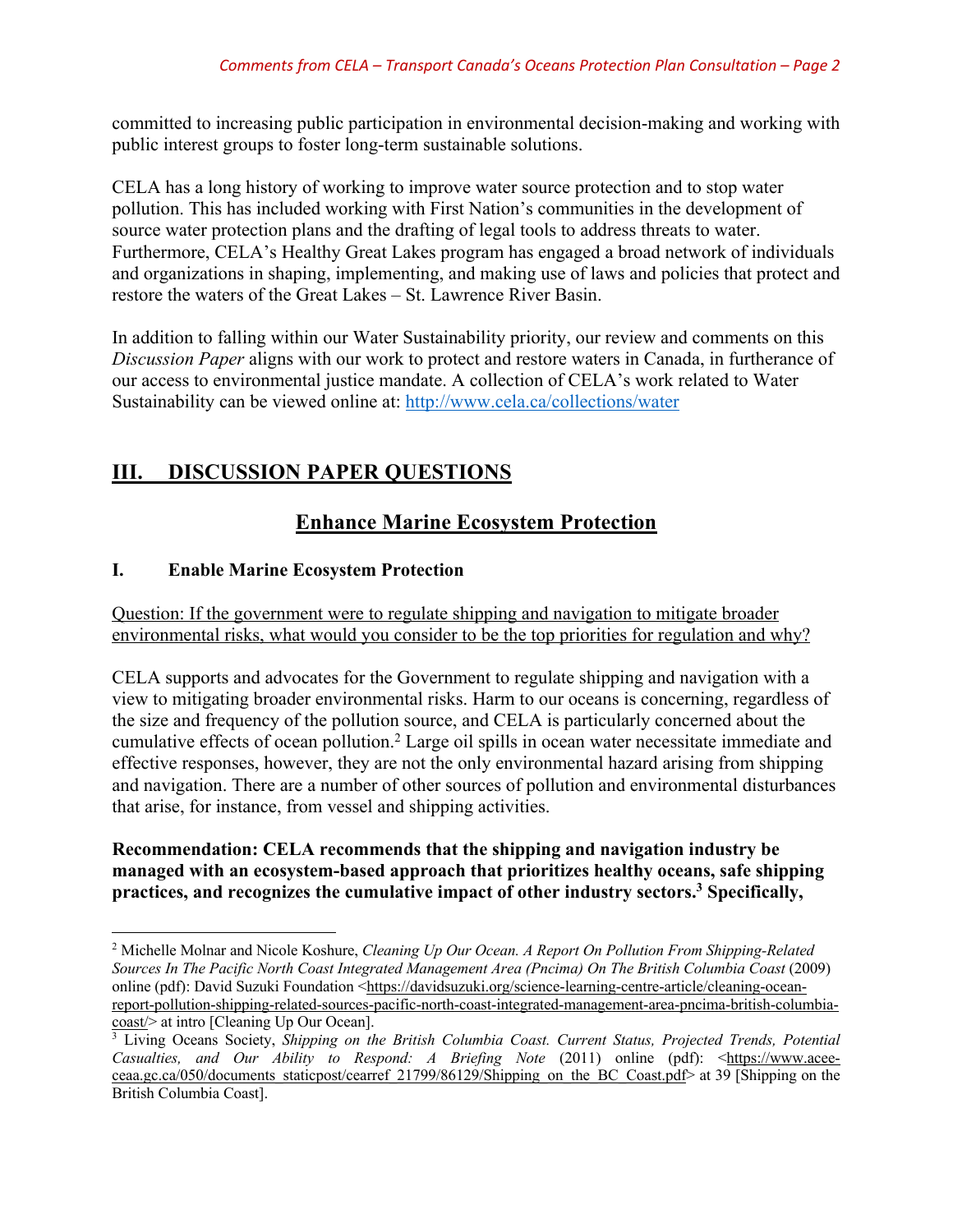**sensitive areas within oceans, both biotic and geographic, should be considered when developing regulations. These sensitive areas include but are not limited to: known or prospective mating/spawning grounds of fish and other marine wildlife; species at risk; travel patterns for large aquatic mammals; seasonal movement, mating, and feeding patterns of species; and other considerations which can mitigate the interaction between ocean animal life and ships or their waste.**

## i. Broader environmental risks of shipping and navigation

CELA recommends that the Government consider regulating the following areas in addition to oil spill pollution control:

## • **Water Pollution**:

- o Chronic Oil Pollution ("COP"): COP results from marine traffic, frequently occurring during cargo transfers where ships discharge oily bilge, waste water, engine, tank, and ship-board machinery washings. COP has persistent, cumulative impacts on marine plants and animals and can be as toxic to marine life as large single instance oil spills. For example, as many marine birds are killed by COP as catastrophic oil spills.4
- o Black Water Sewage: According to the Environmental Protection Agency (EPA), vessel based sewage is more concentrated and therefore more harmful, than domestic sewage.<sup>5</sup> In addition, human waste has the potential to contain various pharmaceuticals of which the environmental effects are not well understood. Ports, often located in protective harbours, can trap waste and magnify its effects on the environment. The discharge of sewage needs to be tightly regulated to ensure that it is being treated appropriately, and that the procedures undertaken to treat the sewage do not pose environmental hazards themselves. An example of the negative environmental and human health impacts arising from vessel sewage is its effect on filter feeders (such as oysters, clams, and mussels), which can pose serious human health threats if those filter feeders are later consumed by humans.<sup>6</sup>
- o Grey Water Sewage: Grey water is wastewater from sinks, showers, and galleys, and is the largest source of liquid waste generated by cruise ships.<sup>7</sup> Its discharge is largely unregulated; however, it has been found to contain organics, petroleum hydrocarbons, oils, greases, metals, suspended solids, nutrients, chloroform bacteria, personal care products, and products whose effects on the environment are

l

<sup>&</sup>lt;sup>4</sup> Shipping on the British Columbia Coast, *supra* note 3.<br><sup>5</sup> Petros J. Katsioloudis, "Green Ships: Keeping Oceans Blue" (2010) 69:5 *Technology Teacher* 5 [Green Ships].

<sup>6</sup> Green Ships, *supra* note 5. 7 James E.N. Sweeting, & Scott L. Wayne, *A Shifting Tide: Environmental challenges and cruise industry responses* (2003, The Center for Environmental Leadership in Business) online (pdf): http://www.sw-associates.net/wpcontent/uploads/2011/09/Final-Cruise-Report.pdf>.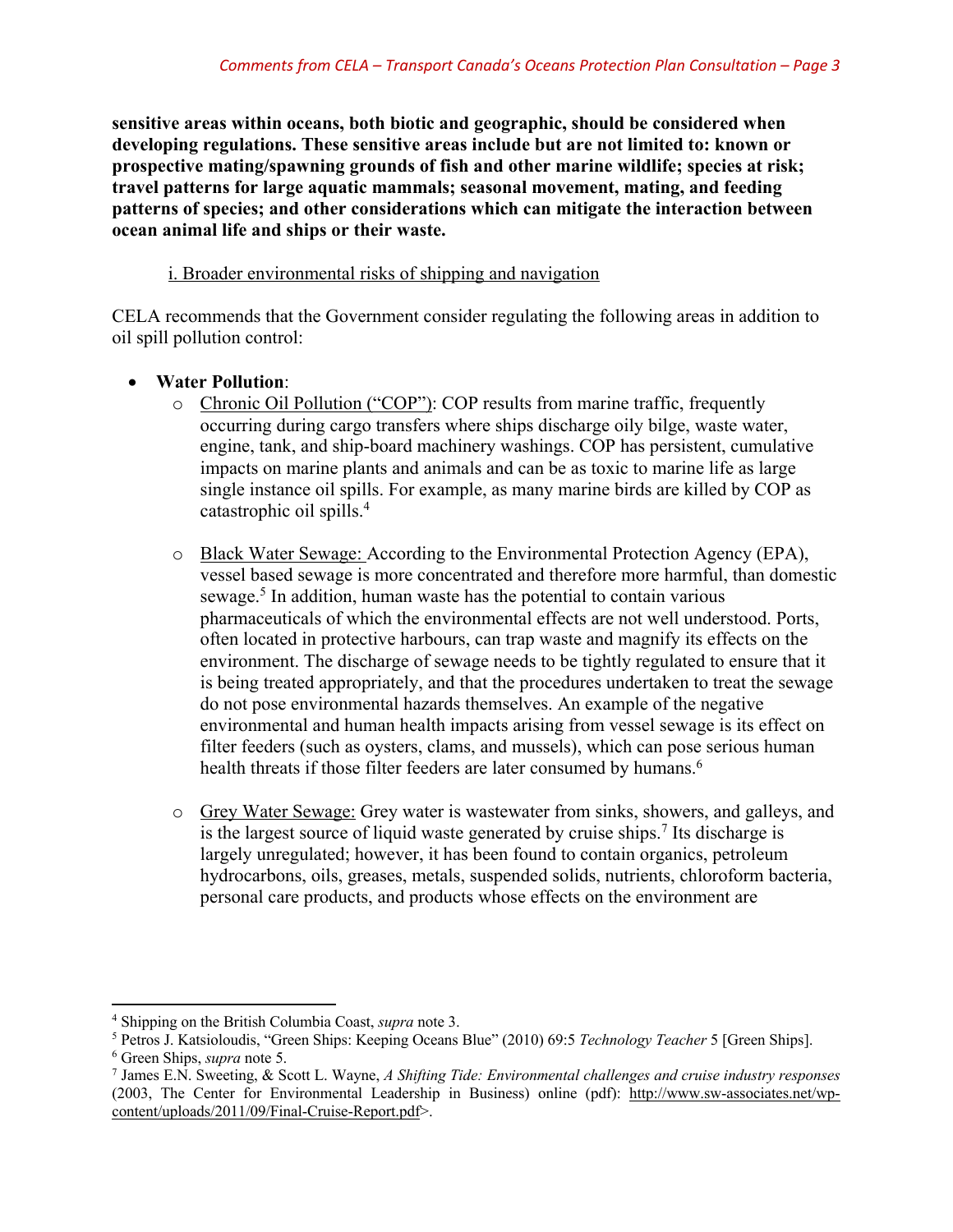unknown.8 Of major concern regarding grey water is its release near shellfish beds, shorelines, or within protected areas.<sup>9</sup>

- $\circ$  Solid Waste<sup>10</sup>: In the United States alone, ships were responsible for over 111,000 tonnes of garbage annually.<sup>11</sup> Many complications arise from solid waste disposal at sea such as entanglement (primarily sea birds and turtles), consumption of waste by marine and terrestrial animals, and alteration of the nutritive content of the food chain.12 When waste is consumed, it causes choking, damage to the stomach lining, intestinal blockage, foraging limitations, digestive issues, reduced nutrient absorption, and physiological defects.13 Solid waste disposal needs to be regulated for incoming and outgoing ships.
- **Discharges to Air:** Marine transport is one of the most energy efficient modes of transportation; however, in many regions, emissions from vehicles and vessels make up 80% of air pollution.<sup>14</sup> Key compounds emitted by vessels include carbon dioxide, nitrogen oxides, sulphur oxides, carbon monoxide, volatile organic compounds, black carbon, and particulate matter. Air pollution has been linked to a variety of public health concerns and ecosystem impacts, as well as global warming and ocean acidification.<sup>15</sup> In order to mitigate these effects, regulations must urge the shipping and navigation industry to streamline their vessels and ensure emissions standards are being met. Further, emissions standards need to become increasingly strict to ensure that progress is being made on eliminating, or limiting emissions.
- **Hazardous and Noxious Substances (HNS):** Spills from the transport of Hazardous and Noxious Substances (HNS) by ships can have a significant impact on public health, the environment, marine life, and the economy. HNS include substances transported in bulk as liquids, liquefied gases, solid materials and materials in package form. Between the years 2001 and 2010, there was 98 documented chemical spills from ships in Canadian waters.<sup>16</sup> Canada does not have a national framework for addressing HNS spills into the marine environment, despite the need for one being identified several decades ago. The transport

<sup>8</sup> Fisheries and Oceans Canada, *Marine environmental quality in the North Coast and Queen Charlotte Islands, British Columbia, Canada: A review of contaminant sources, types and risks* by D. I Johannessen, et al. (Sydney: Fisheries and Oceans Canada, 2007) online (pdf): Department of Fisheries and Oceans <http://www.dfompo.gc.ca/Library/328420.pdf> at xii, 87.<br><sup>9</sup> A Shifting Tide, supra note 7

<sup>&</sup>lt;sup>10</sup> Solid waste refers to waste such as glass, metals, plastic, paper, cloth, food, wood, rubber, and packing materials. <sup>11</sup> Thomas Van Hinte*, Thomas Managing impacts of major projects: an analysis of the Enbridge Gateway Pipeline proposal* (Resource and Environmental Management Master's Thesis Report, Simon Fraser University, 2015)

<sup>[</sup>unpublished] online (pdf)  $\leq$ summit.sfu.ca/system/files/iritems1/5107/etd1608.pdf>.

<sup>&</sup>lt;sup>12</sup> Cleaning Up Our Ocean, *supra* note 2.<br><sup>13</sup> *Ibid.*<br><sup>14</sup> *Ibid.*; and Shipping on the British Columbia Coast, *supra* note 3.<br><sup>15</sup> *Ibid.*; and Shipping on the British Columbia Coast, *supra* note 3.<br><sup>16</sup> Transport Ca *Compensation"* (October 2010), online: Transport Canada <http://www.tc.gc.ca/media/documents/policy/hnsdiscussion-paper.pdf>.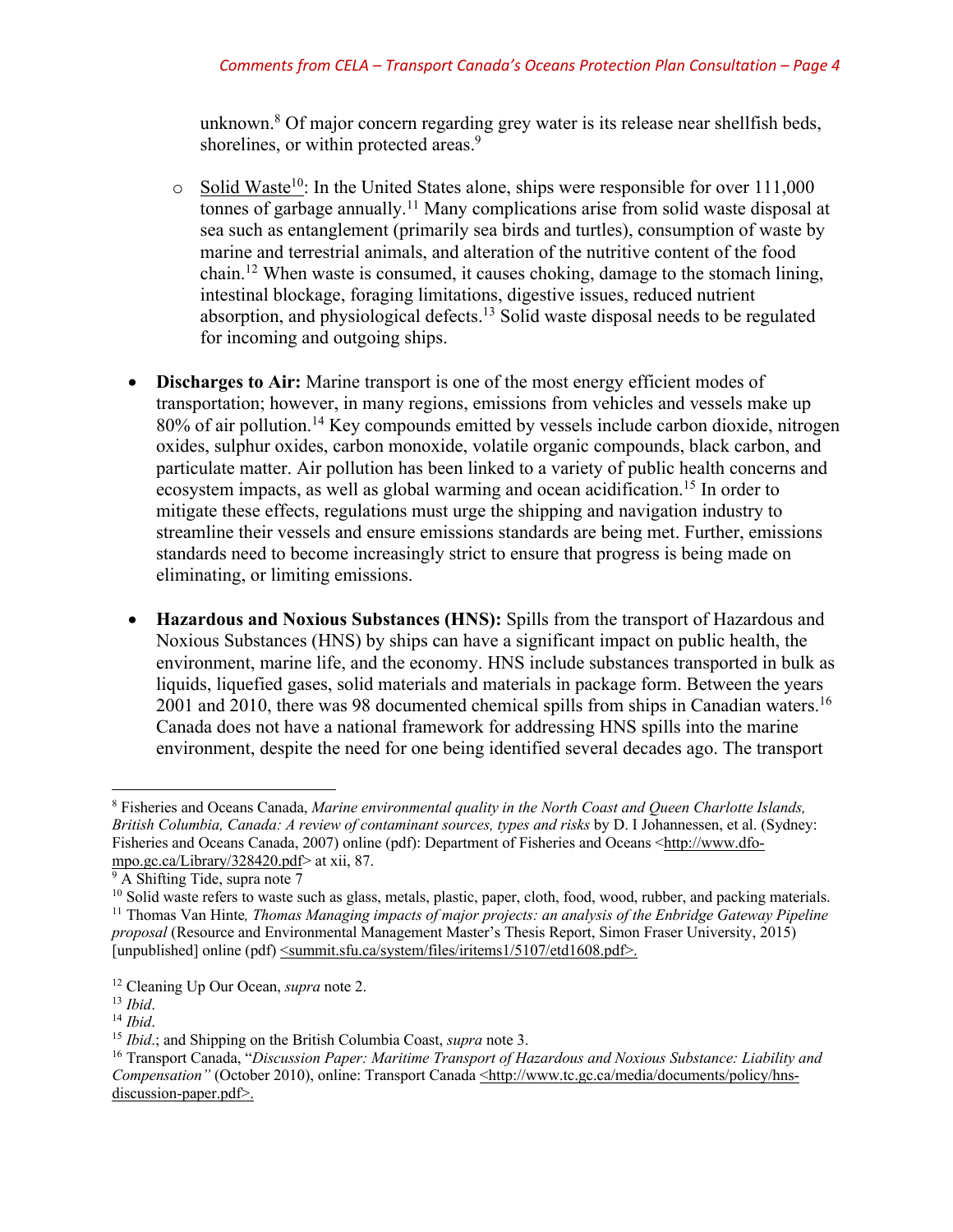of HNS by sea entails far more difficulties and complexities than oil transportation; preparedness and response systems in place for oil spills cannot readily be applied to HNS releases. HNS involve an extremely wide range of chemicals and substances with varying degrees of toxicity and risks to the marine environment, and very few can be physically removed once released into the marine environment.<sup>17</sup> It is recommended that regulatory efforts be aimed at developing formal approaches to HNS preparedness and response in Canada.

- **Invasive Species:** One of the largest challenges facing the shipping and navigation industry is safe and effective ballast water management. While ballast water is recognized as imperative for sea travel, the proper regulation of the former is necessary in order to combat the expansion of invasive species. The effect of a regulation on ballast water can be significant. For example, in 2006, mid ocean ballast water became mandatory in Canada. Since then, no new invasive species detected have been attributed to ballast waters.<sup>18</sup> Enforcing good ballast water practices is a difficult endeavor, and thus regulatory enforcement may be most effective through informational distribution directly to ship owners and captains.
- **Anthropogenic Noise Pollution:** With the growth of vessel traffic in the past few decades, the level of ocean noise pollution has also increased. 19 Sound caused by human activity can interfere with marine mammals dependence on the physics of underwater sound for communication, reproduction, navigation, and locating food. Noise pollution from engine propellers, seismic surveys, and navy sonar have resulted in trauma, death, and mass strandings of some species of cetaceans.<sup>20</sup> Regulatory efforts need to be aimed at preserving a balance between ship speed and sound emittance, while considering where and when the location and distance of the sound will travel. Marine Protected Areas (MPAs), with mandated protection from ensonification, are one of the most effective ways to protect cetaceans and their habitat from noise pollution.<sup>21</sup> Another way to combat underwater sound is to place geographic and seasonal restrictions on noise-generating activities. 22
- **Ship Strike:** Fatal collisions between ships and whales have become a leading threat to the survival of various whale species.<sup>23</sup> The recent increase in ship strikes has resulted from a rise in ocean traffic as well as the inability of whales to interpret an approaching ship due

l <sup>17</sup> Alan Khnee-Jin Tan, Vessel-Source Marine Pollution: The Law and Politics of International Regulation, (New York: Cambridge University Press, 2006) at 335.

<sup>&</sup>lt;sup>18</sup> Tony Walker, "Green Marine: An environmental program to establish sustainability in marine transportation" (2016) 105:1 Marine Pollution Bulletin 199 [Green Marine].

<sup>&</sup>lt;sup>19</sup> Shipping on the British Columbia Coast, *supra* note 3.

<sup>20</sup> Cleaning Up Our Ocean, *supra* note 2.

<sup>&</sup>lt;sup>21</sup> L.S. Weilgart, *Managing Noise through Marine Protected Areas around Global Hot Spots* (Department of Biology, Dalhousie University, Halifax) [unpublished] online:

 $\text{Khtp:}/\text{whitelab.}$ biology.dal.ca/lw/publications/8.%20Weilgart%202006.%20Managing%20noise%20PAs..pdf> [Managing Noise through MPAs].

<sup>&</sup>lt;sup>22</sup> Jeremy Firestone and Christina Jarvis, "Response and Responsibility: Regulating Noise Pollution in Marine Environment" (2007) 10 Journal of International Wildlife Law and Policy 109 at 151

<sup>23</sup> Cleaning Up Our Ocean, *supra* note 2.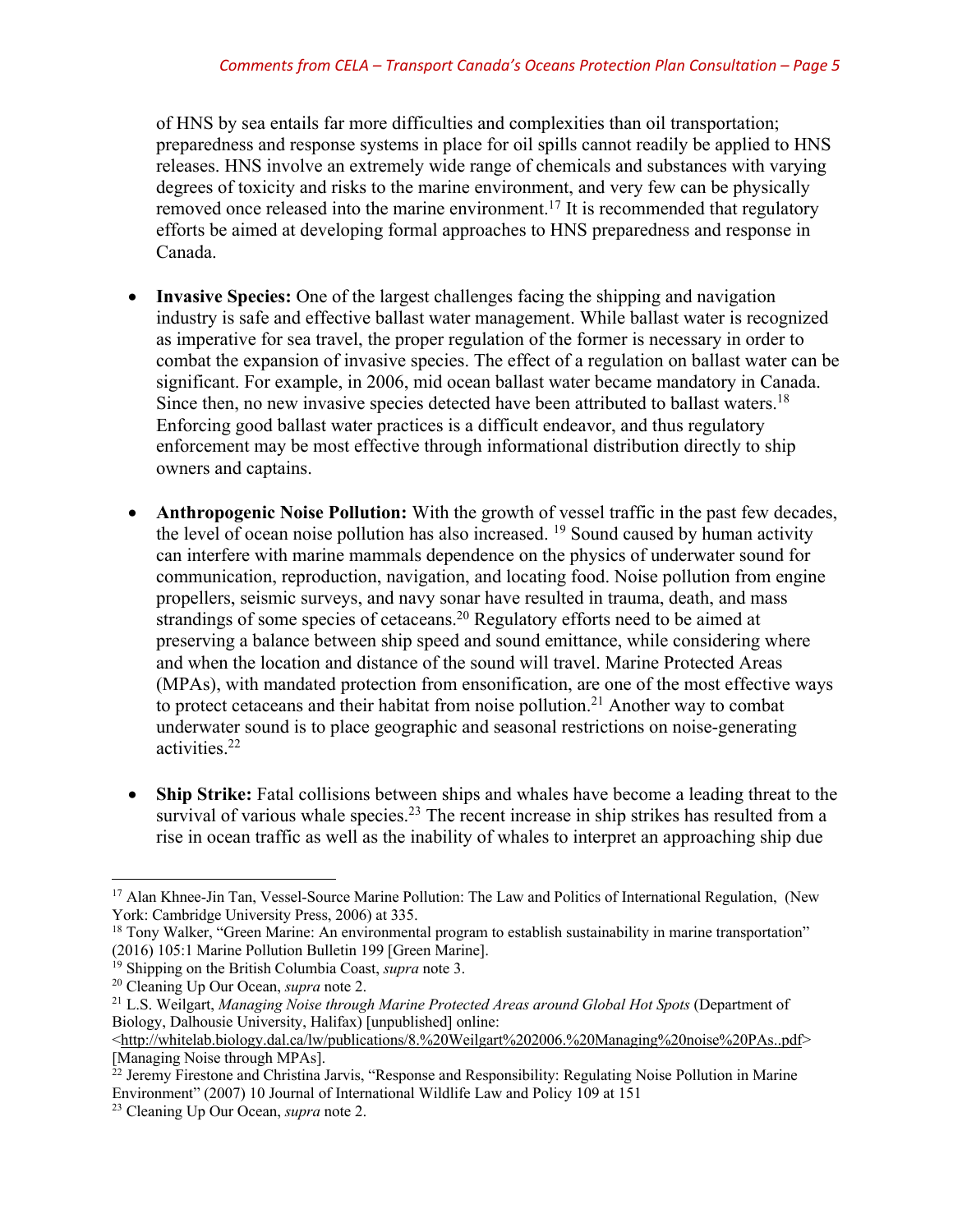to excess ocean noise.24 Of the species most at risk are the Fin whales and Humpback whales.<sup>25</sup> Ship strikes must be considered when regulating the shipping and navigation industry as it poses a serious risk to the continued existence of large ocean mammals.

## ii. Tools for marine species and habitat conservation

MPAs have been identified as one of the most effective means to protect cetaceans and their habitat from the impacts of vessel and shipping activities. Healthy oceans depend on a network of MPAs to protect species, habitats and ecosystems. Although MPAs currently exist in the Canadian framework, the network between MPAs needs to be strengthened in order to create an effective barrier of defence between anthropogenic activities and the marine environment.

In order to ensure effective MPA management and the protection of cetaceans and their habitat, the Government must adopt regulations that are strict, but fair, and meaningful. An effective management strategy will ensure that the MPA is sufficiently large enough to safeguard the natural habitat and migration corridors. Management schemes should establish a "network" of MPAs which encompass whole ocean basins, represents all habitat types, protects special sites (spawning, mating grounds), and addresses specific threats to marine species and ecosystems. Such a network ensures the connectivity of MPAs, allowing for the safe movement of nutrients, larvae, juveniles, and adult marine species.<sup>26</sup>

In addition, MPA management plans must be applied holistically and extend to the entire ecosystem. It is important that MPAs be viewed as a starting point for conservation, rather than an end goal. In order to ensure success of the MPAs, the Government must be committed to continued funding, oversight, management, monitoring, and enforcement of MPAs.<sup>27</sup>

To establish an effective MPA management plan, it takes time, careful planning, and coordination between government authorities and affected parties. In the interim, alternative measures can be taken to lessen the effect of shipping and navigation on marine ecosystems, such as diverted shipping lanes, area/time closures for noise sources, and/or remedies to other marine ecosystem threats described above. These alternatives should be viewed as interim measures while the appropriate establishment of the MPAs is being developed. 28

## **Recommendation: CELA recommends that the Government regulate the broader environmental effects of shipping and navigation through a network of MPAs.**

l <sup>24</sup> *Ibid*.

<sup>25</sup> *B.C. Cetacean Sightings Network*, online: Wild Whales >http://wildwhales.org>

<sup>26</sup> David Suzuki Foundation, *Marine Protected Areas 101* (March 2014) online (pdf): David Suzuki Foundation <https://davidsuzuki.org/science-learning-centre-article/marine-protected-areas-101/>

<sup>27</sup> Managing Noise through MPAs, *supra* note 21. 28 *Ibid*.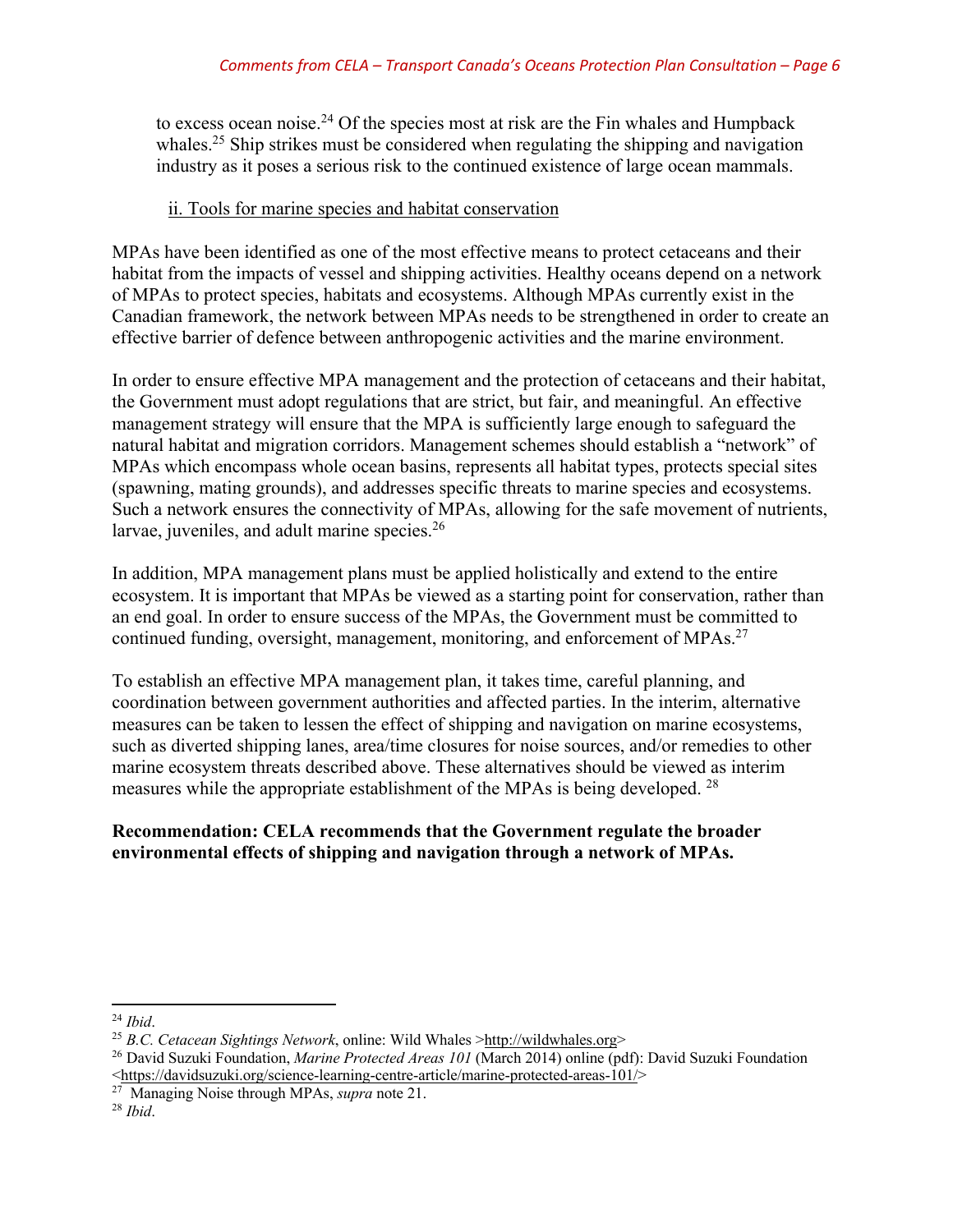Question: What are the potential impacts and implications if the government puts in place regulations to better protect marine ecosystems?

The implications of regulatory responses to protect marine ecosystems are difficult to fully appreciate because of the complexity of relationships between marine, land, and atmospheric environments. The picture is further complicated by the dynamic interactions between bodies of water, which are physically connected but governed by different protection practices. Further, the health of marine ecosystems depends, not only on other environments, but also on industry and evolving anthropogenic practices.

CELA submits this complexity and interwoven nature of marine ecosystems can and should be viewed as an opportunity for Government regulations to initiate holistic support for the environment in one of Canada's most profitable and busiest industries.

For example, the relationship between the marine ecosystem and atmospheric environment means that regulations put in place to reduce emissions resulting from shipping practices would affect both water, land, and air quality. Regulations can also have the effect of shifting perspectives on environmental protection to become more unified, and instigate more clean practices across all of Canada's international and domestic economic practices. There is also the potential for implications to industry; if regulations are put in place to reduce noise pollution, for example, which thereby protect sought after commercial fish stocks upon which fishing industries rely, there will be economic salvation in addition to the immediate benefit to marine animal welfare. If these industries are protected, such that they are become sustainable, harvested resources from marine ecosystems may continue to be a source of revenue for the economic growth of the Canada.

There are many benefits to imposing regulations that reduce the environmental impact of shipping practices on marine ecosystems. These involve benefits to the health of connected environments, to the Canada's sustained industry and economic well-being, and to the welfare of the wildlife and humans who inhabit these environments. Imposing such regulations will not be without challenge, however, if understood as impetus for technological development, sustainable industry, and protection of all who inhabit the earth, these challenges have the potential to raise Canada's environmental and economic profile on a global level.

#### **Recommendation: CELA recommends that the Government implement regulations that reflect an ecosystems approach and ensures the protection of the environment.**

#### Question: What non-regulatory approaches could be taken to better protect marine ecosystems?

CELA supports the use of non-regulatory approaches to better protect marine ecosystems. Nonregulatory approaches can be important and even integral to ensuring compliance with regulations.

Some non-regulatory measures which the Government can implement are: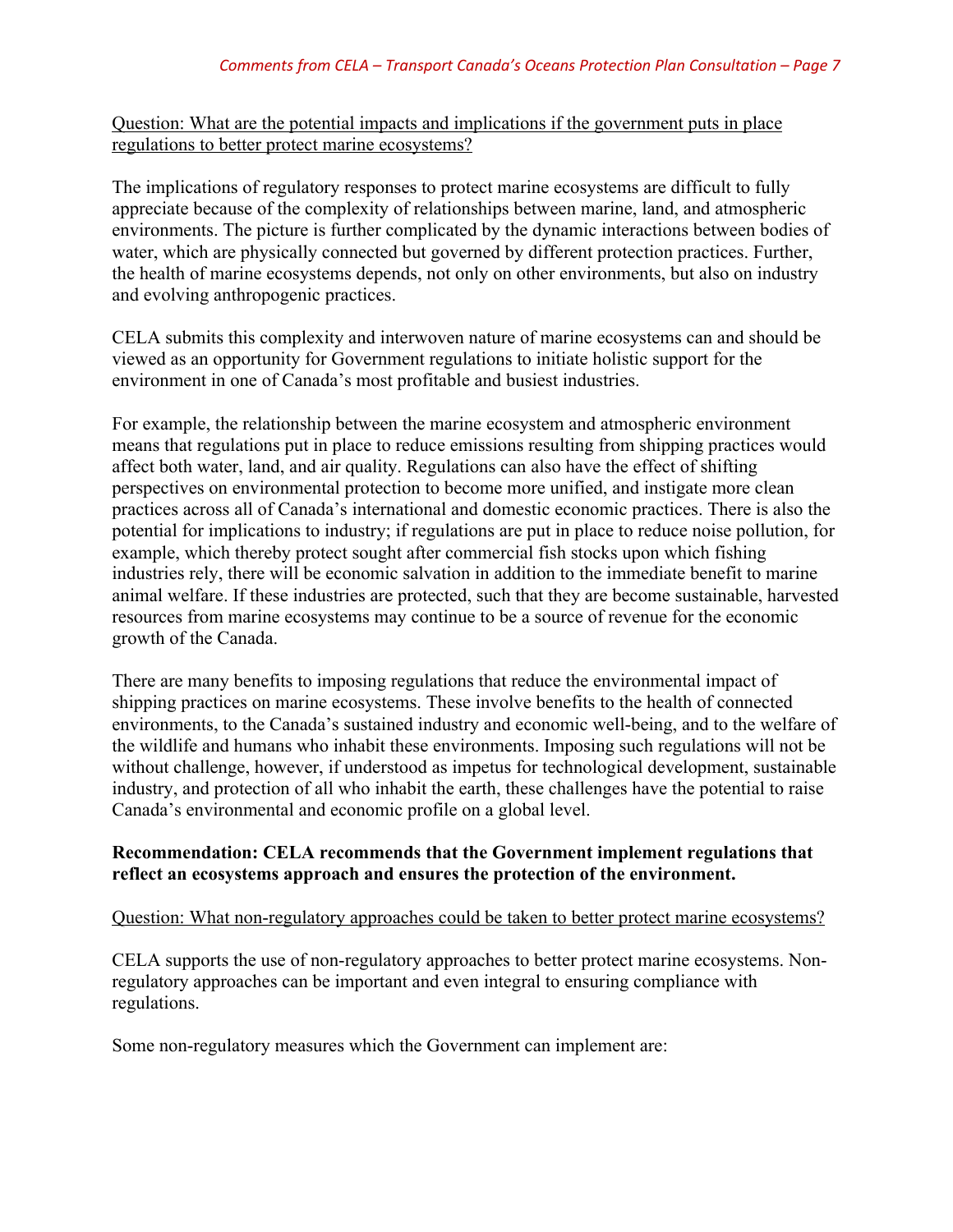- Possible incentives and/or rewards for industry members who contribute to limiting their environmental footprint;
- Incentives and/or rewards for companies who either develop or implement innovative strategies for decreasing their environmental footprint;
- Preferential shipping practices in Canadian waters for industry members who have a proven track record of clean shipping practices – this can include more direct routes, less coast guard intervention, and possible tax breaks.

A recent contract awarded by the Canadian National Shipbuilding Procurement Strategy evinces a missed opportunity for non-regulatory efforts to promote environmentally friendly practices in the shipping and navigation industry. On October 19th, 2011, Irving Shipbuilding Incorporated (ISI) and one other proponent, were awarded a \$33 Billion contract for construction of approximately 40 ships.29 CELA does not intend to pass judgement into ISI's environmental practices, however, large contracts such as the one awarded to ISI provide Canada with leverage to impose environmentally friendly practices and thresholds on industry proponents.

One environmental risk reduction program which could be established as a requirement to obtaining these large contracts is the current voluntary opt-in program, Green Marine.<sup>30</sup> Participants in the program include ship-owners, ports, terminals, Seaway corporations, and shipyards. The program requires, for certification, that participants benchmark their annual environmental performance through an exhaustive self-evaluation process, which is based on twelve "performance indicators". These indicators analyze topics, such as aquatic invasive species management, community impact, environmental leadership, garbage management, greenhouse gas emissions, underwater noise, and waste management, to name a few. The selfreports are authenticated by an independent and objective "verifier", who then publishes the reports. Certification under the Green Marine program is an example of a non-regulatory effort which the Government could implement to promote environmentally friendly practices. The program is currently supported by the Government on a voluntary basis.

**Recommendation: CELA recommends the use of non-regulatory approaches as a means of ensuring compliance with environmental regulations, such as the implementation of MPAs.**

## **II. Enable Rapid Intervention by Transport Canada to Address Marine Safety and Environmental Risks**

Question: What are the potential impacts and implications if the government proceeds with this potential amendment?

CELA supports rapid intervention by Transport Canada to address marine safety and environmental risks, provided that the rapid intervention is constrained by an established and informed emergency protocol.

 $\overline{\phantom{a}}$ 

<sup>29</sup> Green Marine, *supra* note 18 at 206.

<sup>30</sup> *Green Marine*, online: Green Marine <https://www.green-marine.org/>.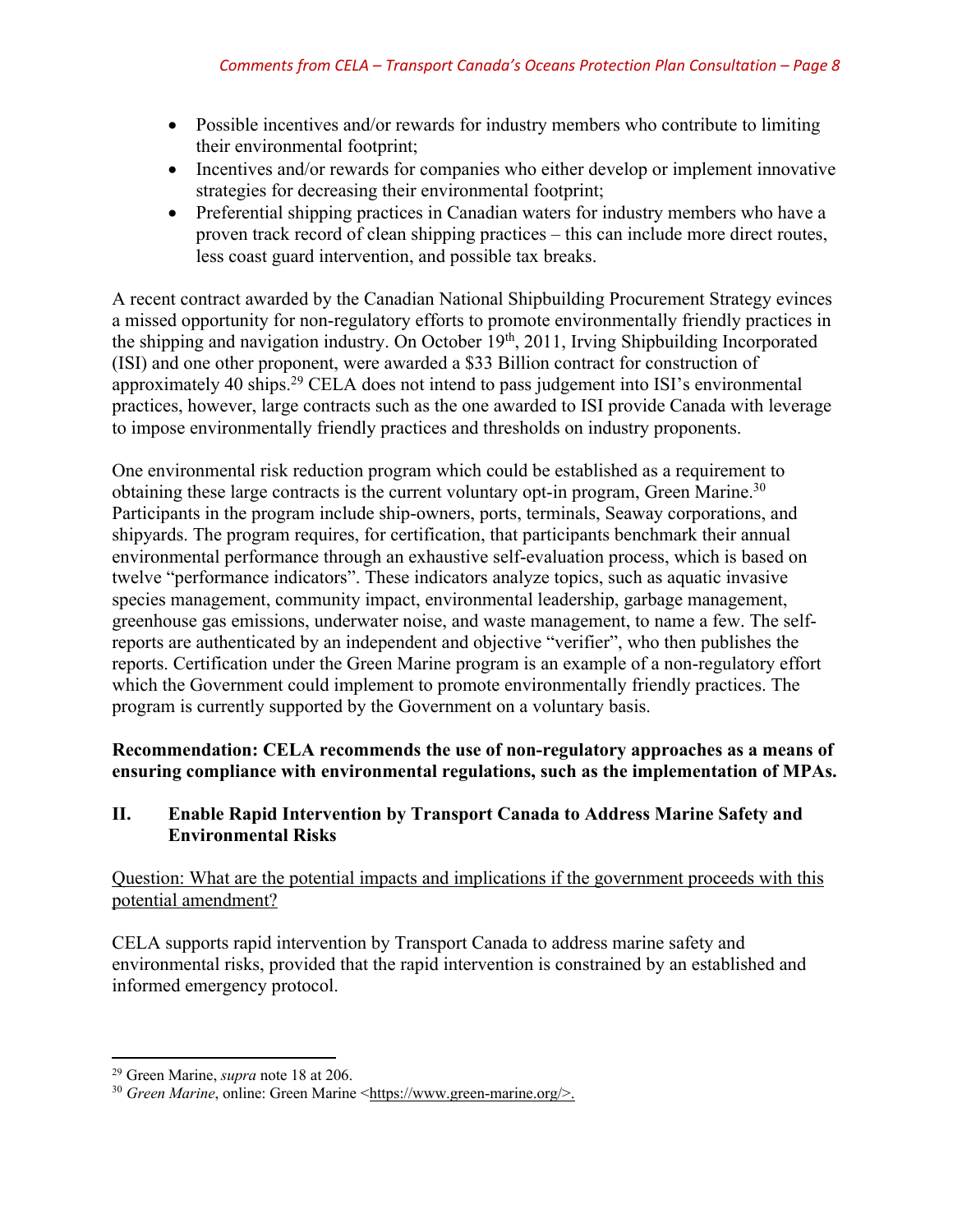The implications and efficacy of short term, time-limited orders from the Minister, aimed at providing immediate recourse during an environmental catastrophe is a fact driven analytical undertaking. However, given the nature of emergencies, it often results that short term responses are inadequate, ill-conceived, lacking of efficiency, and potentially harmful to the environment. As a result, CELA recommends that short-term responses not be relied on as a solution to oil spills, toxic leaks, and other sources of marine pollution. With the proper regulatory structure in place, prevention will vitiate the need for emergency ministerial powers.

The health of marine ecosystems depends on, and influences, many other environments, human health, and the shipping industry itself. The complexity of marine ecosystems and its interconnected nature should not stand as a barrier to effective regulatory efforts, but rather, as an effort to improve aquatic life, human life, and the longevity of economic prosperity in the industry. For example, regulations which seek to reduce emissions resulting from shipping practices, would affect both water and air quality. This may also have the effect of shifting general perspectives on environmental protection. Similarly, longer term regulations for marine shipping practices may have the effect of raising Canada as a leader in marine ecosystem protection, creating impetus for our shipping partners to follow, and to more strictly govern their own practices. Such succession of events would create homogeneity within the regulation of shipping and navigation, increasing industry profits while protecting the environment.

That said, incidents do occur which require emergency prowess. Delegation of an emergency power to the Minister would satisfy the need for quick action when such environmental issues demand so. For example, in June 2018, sightings of the endangered North Atlantic Right Whale caused the Department of Fisheries and Oceans to order an emergency closure of fisheries in the Southern Gulf of St. Lawrence.<sup>31</sup> Such action was required and necessary for the survival of the species. However, in circumstances that require emergency action by responders and timelimited orders, the Minister should be delegated discretion insofar as an established emergency protocol allows. An established emergency protocol protects those involved in the incident, the Government's liability, and the environment from an erroneous discretionary decision by the Minister. Such emergency protocols may include "Alternative Response Measures" as discussed later in this submission.

## **Recommendation: CELA recommends rapid intervention by Transport Canada to address marine safety and environmental risks, provided that the rapid intervention is constrained by an established and informed emergency protocol.**

## **III. Enhance Deterrence and Enforcement**

Question: From your perspective, what are the potential impact and implications of raising the maximum amount of administrative monetary penalties for violations of shipping regulations and standards?

 $\overline{\phantom{a}}$ <sup>31</sup> Fisheries and Ocean Canada*, "Notice of fisheries closures : Presence of North Atlantic Right Whale,* online:  $\langle$ http://www.dfo-mpo.gc.ca/fm-gp/peches-fisheries/comm/atl-arc/right-whale-baleine-noires-1106-en.html>.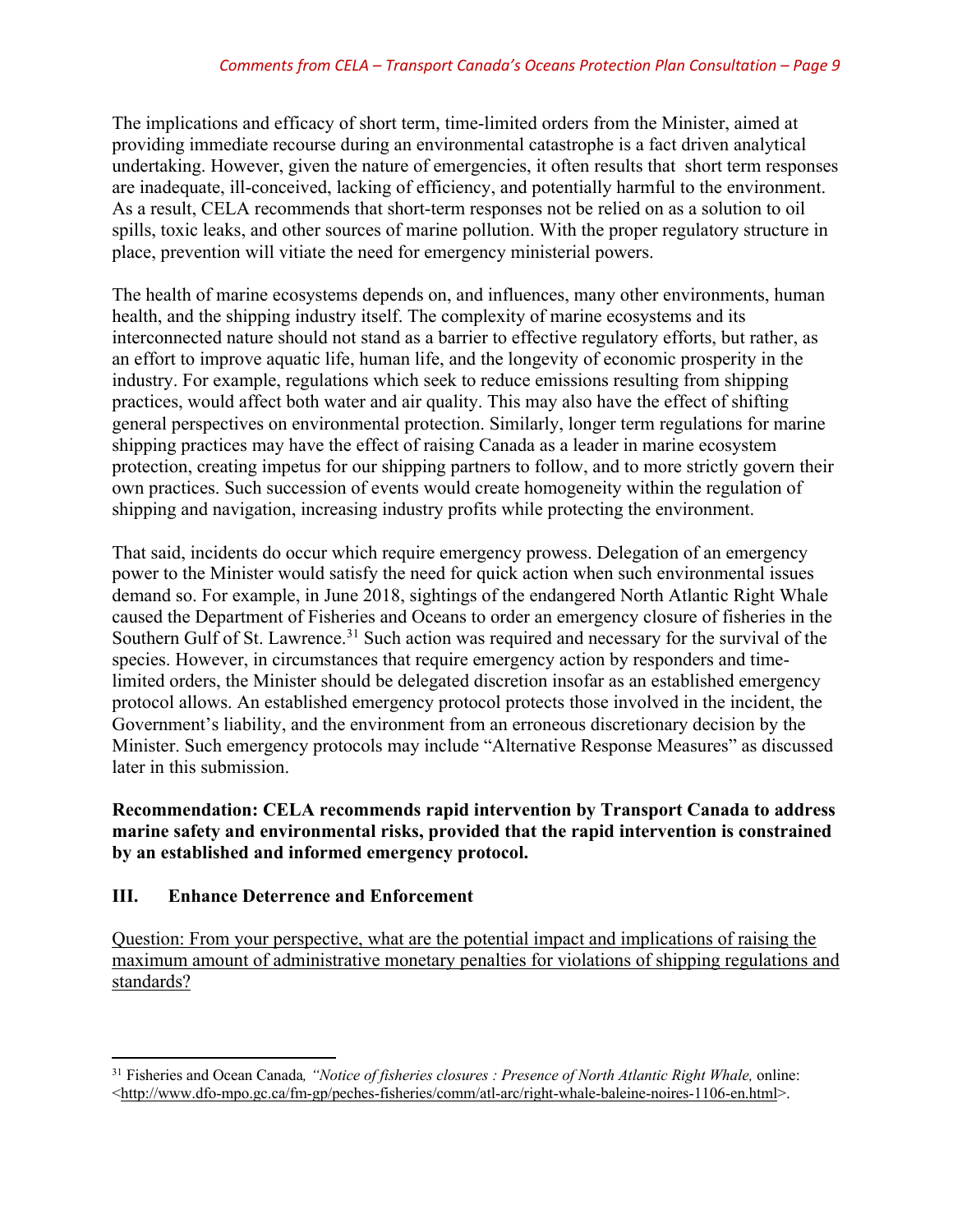#### i. Impact on prosecutions

One potential concern regarding this proposal is that Transport Canada (TC) staff may utilize AMPs to address serious cases of non-compliance with the CSA. While CELA appreciates the merit of AMPs as an additional enforcement tool to address offences which pose a minor risk of environmental harm, prosecutions should continue to be utilized for those violations having greater environmental consequences and especially where there is a serious risk to human health and safety.

It is important that AMPs be regarded as a supplement, but not a replacement for environmental prosecutions. AMPs are only effective if there is a credible threat of criminal prosecution.32 In light of TC's poor track record of prosecuting violations under the *Canada Shipping Act* (*CSA*)33, CELA is concerned that TC staff may utilize the more expeditious process provided by AMPs in lieu of prosecutions for the more egregious violations.

Applying an economic analysis, one of the limitations on AMPs for deterring marine pollution is that where the probability of detection is very low, which in practice is often the case, the optimal sanction to deter marine pollution may be very high.<sup>34</sup> Since marine polluters are often organized as corporate entities and have the benefit of limited liability, the likelihood that this optimal fine might exceed the corporate offender's assets is high and non-monetary sanctions, such as imprisonment, are therefore necessary to achieve deterrence.<sup>35</sup> Therefore, it is recommended that AMPs be used where deterrence can be achieved through modest sanctions. By contrast, where the likelihood of detection is low, and thus the social harm and the potential gain to the polluter is high, non-compliance should be addressed through criminal proceeding.<sup>36</sup>

TC staff should be trained in the use of AMPs to ensure that they are applying them in a manner that is proportionate to the impugned conduct. We recommend that TC review criminal prosecutions and AMPs under the *CSA* every five years to ensure that its enforcement goals are being met. The review should consider why TC decided to use AMPs as opposed to criminal prosecutions in each case. Sufficient funding must be set aside for both criminal and AMP enforcement regimes.

#### **Recommendation: CELA supports the Government's proposal to increase the maximum Administrative Monetary Penalty (AMP) amount under the** *CSA* **above the current**

<sup>&</sup>lt;sup>32</sup> Ramani Nadarajah, "Environmental Penalties: New Enforcement Tool or Demise of Environmental Prosecutions?" in Stanley Berger & Dianne Saxe, eds, Environmental Law: The Year in Review 2007 (Aurora, Ontario: Canada Law Book 2008) 111 at 122.

<sup>&</sup>lt;sup>33</sup> "Dozen reports concerning offshore oil pollution are received by TC and EC every year. Very few of these reports are investigated because resources for gathering evidence are limited and consequently convictions are unlikely." (see Francis Wiese, *Seabirds and Atlantic Canada's Ship-Source Oil Pollution* (September 2002) online (pdf): World Wildlife Fund Canada

<sup>&</sup>lt;http://awsassets.wwf.ca/downloads/wwf\_northwestatlantic\_seabirdsandshipsourceoilproduction.pdf> at 23<br>
[Seabirds and Atlantic Canada's Ship-Source Oil Pollution]

<sup>&</sup>lt;sup>34</sup> Michael Faure, "Criminal Liability for Oil Pollution Damage: An Economic Analysis" in Michael G. Faure, Han Lixin, & Shan Hongjun, eds, *Maritime Pollution Liability and Policy China, Europe and the US*, (The Netherlands: Kluwer Law International, 2010) [Criminal Liability for Oil Pollution Damage].

<sup>35</sup> Criminal Liability for Oil Pollution Damage, *supra* note 33. 36 *Ibid*.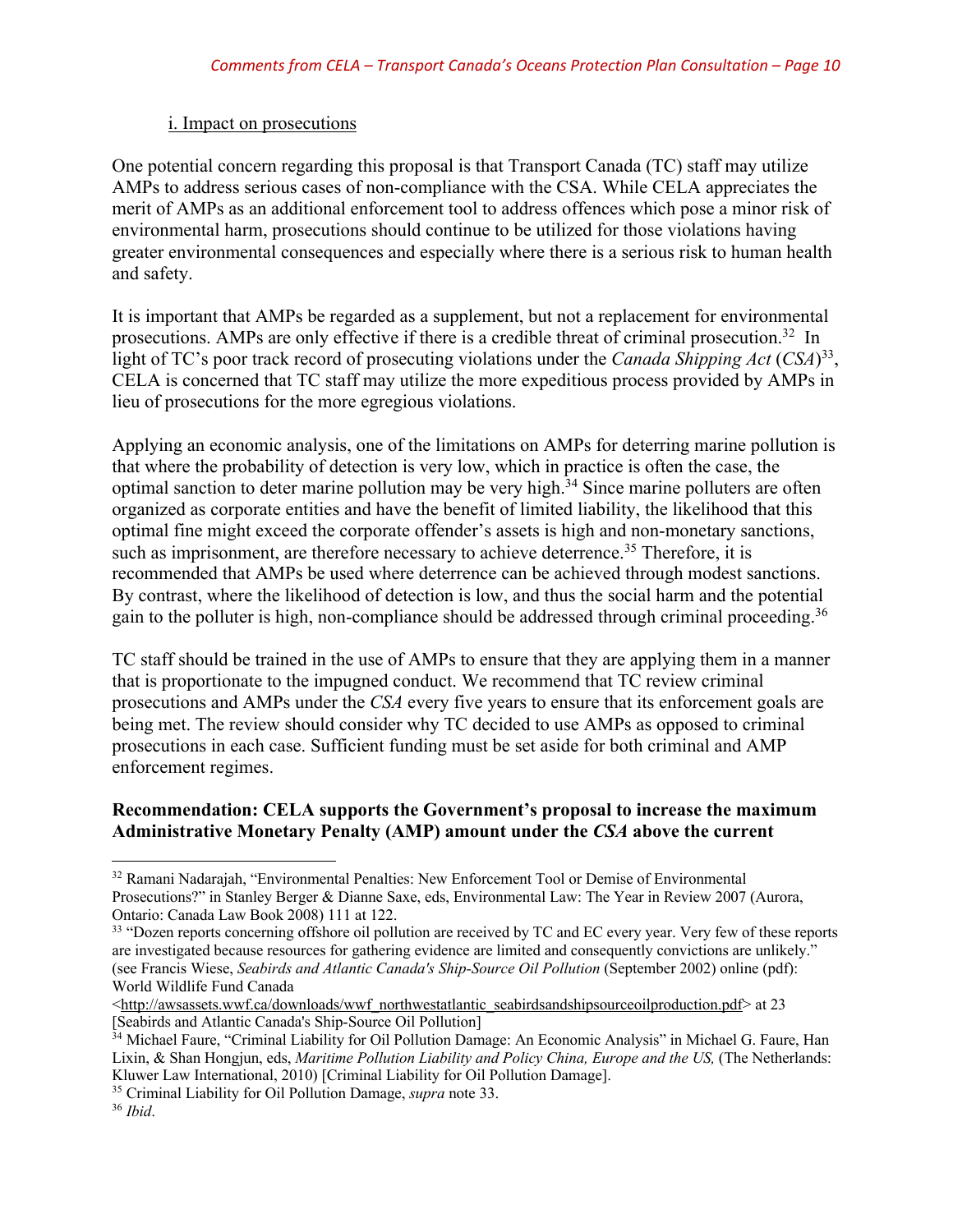## **maximum of \$25,000 for infractions against marine safety and environmental requirements, provided AMPs do not replace prosecutions for serious offences.**

## ii. Procedural justice considerations

It is important to note that imposing high AMPs can pose serious procedural and access to justice concerns. Because AMP schemes do not offer the same level of procedural protections that are offered to accused persons by way of prosecution, including section 11 of the *Canadian Charter of Rights and Freedom*, the constitutionality of an AMP regime could be challenged if a penalty is found to be criminal in nature. Although the Supreme Court of Canada has stated that the magnitude of an AMP on its own is not determinative and very large penalties may be imposed in the administrative context if necessary to deter non-compliance<sup>37</sup>, the Government should consider this issue when deciding how much to raise the maximum penalty over the current \$25,000 limit.

## iii. Additional considerations

## a. Criteria for determining penalty amount

The Schedule in the AMP Regulations<sup>38</sup> sets out the applicable penalty range for each offence in the CSA. The Regulations, however, do not provide any instructions for how to arrive at a penalty amount within the given range, and there are no publicly available guidance or policy documents.

The Regulatory Impact Statement (RIS) released prior to the introduction of the CSA AMP Regulation provides some insight into how the penalty amount within a given range is determined.39 The RIS states that three penalty ranges are set based on the seriousness of the offence. To determine the penalty amount within the range, consideration is given the specific circumstances of each violation, including any mitigating or aggravating factors, such as the previous violations under the Act and any consequences of the violation. Vessels and corporations are subject to higher penalties than are individuals. The penalty amount within the range is determined based on Department policies and guidelines.

In contrast to the AMP regime under the CSA, the *Environmental Violations Administrative Monetary Penalties Regulations* (EVAMPR)<sup>40</sup> administered by Environment Canada provide an example of well-designed AMP scheme. They provide a detailed breakdown of how the penalty amount is determined in each case. Guidance and policy documents are also made publicly available. The Schedule sets out specific amounts that can be added on to a baseline penalty for history of non-compliance, economic gain, and environmental harm.

l <sup>37</sup> *Guindon v Canada,* 2015 SCC41, [2015] 3 SCR 3

**<sup>38</sup>** Administrative Monetary Penalties and Notices (CSA 2001) Regulations (SOR/2008-97)

<sup>39</sup> Government of Canada, Department of Transport, "*Regulations Amending the Administrative Monetary Penalties and Notices (CSA 2001) Regulations, Regulatory Impact Statement*" (14 October, 2017), online: Canada Gazette

 $40$  Environmental Violations Administrative Monetary Penalties Regulations (SOR/2017-109)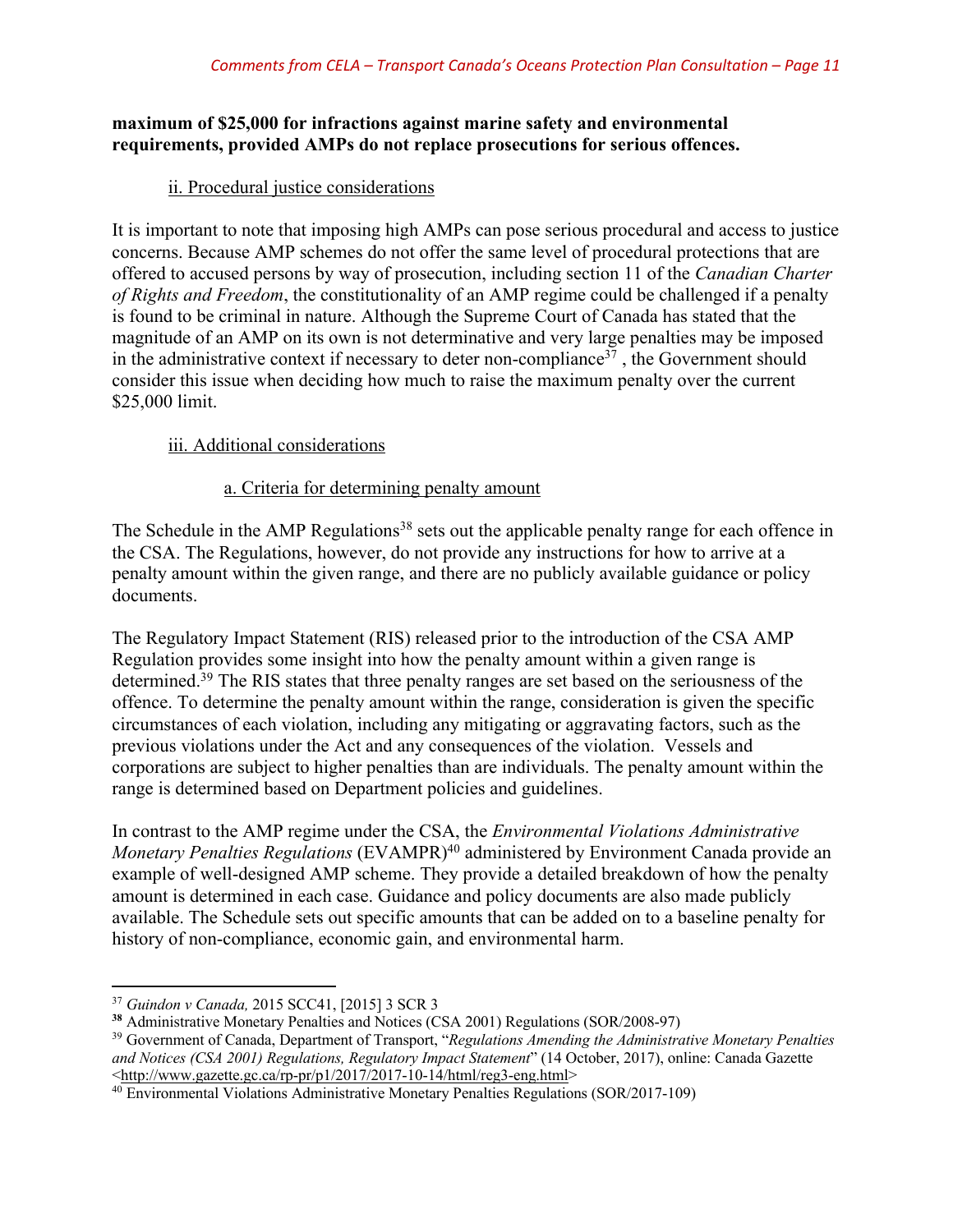It is recommended that the Government consider providing more clarity to the public on how penalty amounts are arrived at under the CSA AMP regime by amending the Regulation to include specific instructions or, at minimum, making guidelines and policy documents publicly available. Mechanisms should be explicitly provided for removing the economic benefit for noncompliance, capturing the environmental harm caused by the violation, and history of noncompliance.

#### **Recommendation: CELA recommends that the Government establish clearly defined criteria for determining the penalty amount, including history of non-compliance, economic gain, and environmental harm.**

## b. AMP proceeds

Currently, AMP proceeds collected under the CSA AMP regulations are deposited into the Consolidated Revenue Fund.41 By contrast, penalties collected under the EVAMPR are credited to the Environmental Damages Fund  $(EDF)^{4_2}$ , the objective of which is to assist in the rehabilitation of injured or damaged environmental/natural resources, and to ensure that proposed projects to help rehabilitate the environment are cost effective and technically feasible.43 In Ontario, penalties collected under the *Environmental Penalties Regulations* 222/07 and 223/07 pursuant to *Environmental Enforcement Statute Law Amendment Act, 2005 44,*are deposited into the Ontario Community Environment Fund, a special purpose fund for environmental projects.45 Similarly, in the United States, penalties are a source of funding for the Oil Spill Liability Trust Fund (OLSTF). The OLSFT is discussed below in detail in the section addressing the *Discussion Paper's* proposal to modernize the Canada's Ship-source Oil Pollution Fund (SSOPF).

Therefore, it is recommended that the Government deposit AMP proceeds into a fund that can be used to address ship-source oil pollution. One option is to deposit AMP funds into SSOPF so that funds can be used for oil spill response, recovery and rehabilitation activities.

**Recommendation: CELA recommends that the Government deposit AMP proceeds into a fund that can be used to address ship-source oil pollution.**

## **Strengthen Environmental Response**

## **I. Enable Early Intervention during a Pollution Incident**

Question: What would be the potential impacts and implications of the Canadian Coast Guard being able to intervene earlier during a marine pollution incident to prevent or minimize a potential spill?

l <sup>41</sup> *Canada Shipping Act*, 2001 (S.C. 2001, c. 26), s. 160(3).

<sup>42</sup> Environmental Violations Administrative Monetary Penalties Act (S.C. 2009, c. 14, s. 126), s. 27(3)

<sup>43</sup> Frank Maes, ed, *Marine resource damage assessment: Liability and compensation for environmental damage*  (Dordrecht: Springer, 2005) at 76.

<sup>&</sup>lt;sup>44</sup> Environmental Enforcement Statute Law Amendment Act, 2005, S.O. 2005, c. 12 - Bill 133 [EESLA].

<sup>45</sup> Ibid, EESLA, s 182.2 (1).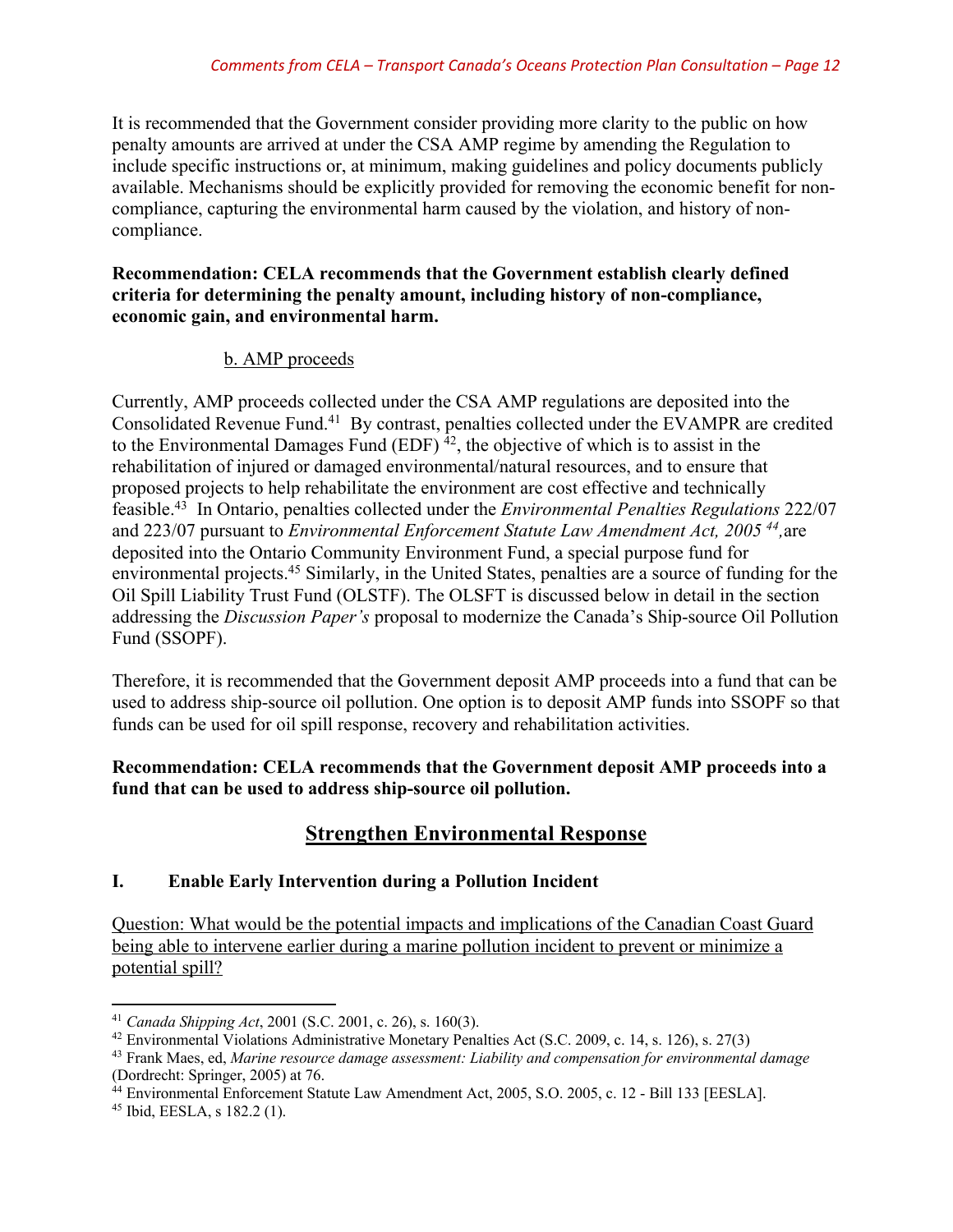CELA supports early intervention by the Canadian Coast Guard during all environmental disasters including oil pollution, however, emergency response needs to be informed by an established emergency protocol.

During Exxon Valdez' oil spill disaster on the Bligh reef in 1989, a large area of the Alaskan marine ecosystem was destroyed; water temperatures increased, ice melted, and populations of marine animals declined (specifically 28 different species of animals and plants).<sup>46</sup> Approximately 250,000 seabirds (40% of the region's population) were killed, and species such as the killer whale pigeon Guillemots still have not shown signs of recovery.<sup>47</sup> Similar tragedy surrounded the Deepwater Horizon Oil Spill disaster, which claimed 11 workers lives and is now projected to cost British Petroleum over \$65 billion.<sup>48</sup>

Industry participants and users of the marine environment are legally responsible for responding to pollution and similar environmental incidents, however, the Coast Guard is Canada's national backstop in the event of major incidents in Canadian waters.49 It is imperative that the Coast Guard have the authority to order industry participants to take measures to repair, remedy, minimize, or prevent pollution damage from occurring in the environment. This authority should allow the Coast Guard to demand necessary action and to monitor future and current remediation efforts.

However, similar to the restrictions on time-limited orders previously proposed in this submission, CELA submits that orders by the Coast Guard to prevent, minimize, or inhibit pollution should be made within the bounds of an emergency protocol. This protocol should be created in consultation with environmental experts, in addition to other stakeholders, to identify: proper remediation techniques based on various factual circumstances which may arise; sensitive areas which contain concentrations of wildlife; and other considerations which would facilitate effective emergency responses. Such protocols can increase the likelihood that the decision made is an appropriate one and will in fact protect the environment.

**Recommendation: CELA recommends early intervention by the Canadian Coast Guard into all environmental disasters including oil spill pollution, however, emergency responses need to be informed by an established emergency protocol.**

<sup>46</sup> A. L. Balogun, A.N. Matori, K. W. Toh Kiak, "Developing An Emergency Response Model For Offshore Oil Spill Disaster Management Using Spatial Decision Support System (SDSS)" (Paper presented to ISPRS TC III Mid-<br>term Symposium "Developments, Technologies and Applications in Remote Sensing" 7-10 May 2018)

<sup>&</sup>lt;sup>47</sup> National Oceanic and Atmospheric Administration, Office of Response and Restoration, "How Oil Harms Animals and Plants in Marine Environments" (2018) online: https://response.restoration.noaa.gov/oil-and-chemicalspills/oil-spills/how-oil-harms-animals-and-plants-marine-environments.html

**<sup>48</sup>** Ron Bousso, *BP Deepwater Horizon costs balloon to \$65 billion* (16 January 2018), online: <https://www.reuters.com/article/us-bp-deepwaterhorizon/bp-deepwater-horizon-costs-balloon-to-65-billionidUSKBN1F50NL> [BP Deepwater Horizon costs].

<sup>49</sup> James R. Mitchell, *The Canadian Coast Guard in Perspective (a paper prepared for Action Canada)* (Ottawa: Action Canada, August 2018) online: Action Canada <http://www.actioncanada.ca/wpcontent/uploads/2014/04/Canadian-Coast-Guard-In-Perspective\_EN.pdf>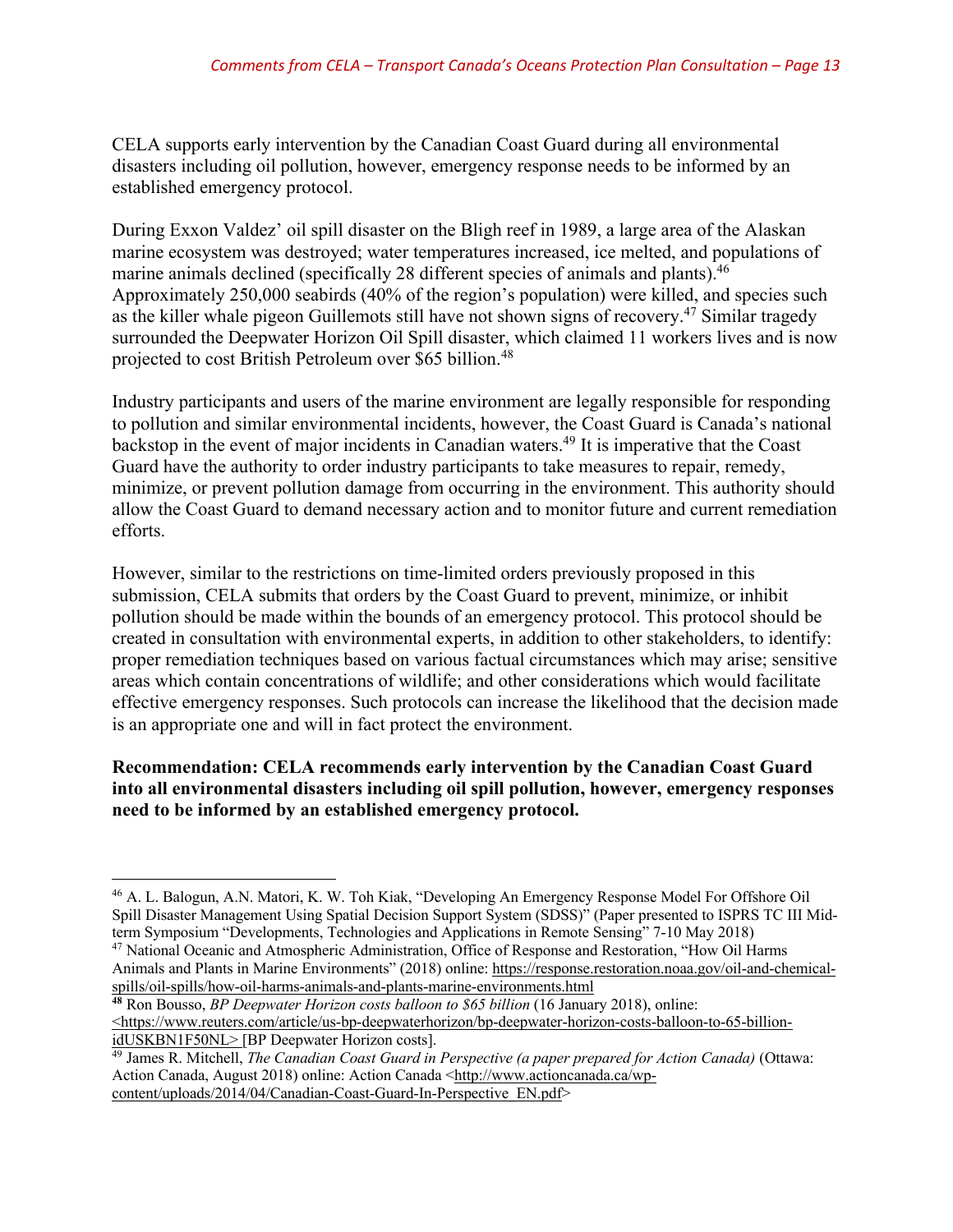#### **II. Enable Early Intervention during a Pollution Incident (Support Rapid Response)**

## Question: What are the implications of enabling the Canadian Coast Guard, and any accompanying external experts, to cross over and use private lands to support an environmental response?

The ability to have full and unimpeded access to cross and use property in order to respond to an environmental emergency is not currently at the disposal of the Canadian Coast Guard. CELA supports the right to cross and use private lands in order to facilitate emergency responses to environmental disasters, however, this discretion must be exercised with extreme caution and in consideration for the privacy rights of individuals and property owners. If this authority is to be given to the Coast Guard, CELA agrees that provisions for compensation to the landowner must be included.

To protect the privacy interests of an individual when emergency responders wish to cross and/or use private land, the Government must balance the severity of the environmental emergency and the damage to the individual's privacy, as a result of the trespass. The balancing that takes place here is similar to the balancing of interests in the defence of public necessity in American property law. 50

In exercising the discretion to cross over and potentially use private lands, the Coast Guard must be mandated to consider a non-exhaustive list of factors, such as: type of private property, potential damage to the property, buildings on the property, alternative routes of access, length of occupancy on private lands, who else will be brought on the land with the Coast Guard, impediment that will occur to the land-owner, and cost to the landowner (not just financial). The list of factors to consider can never be exhaustive as exercising this discretion will be a fact driven exercise; however, the positive outcomes that will result from the intrusion must be weighed against the negatives.

Two major considerations for exercising this discretion must be considered: (1) with explicit denial of entry from the landowner, can the Coast Guard still exercise its right to enter, and (2) what evidentiary issues for legal proceedings will arise, or rather, what implications will this rule have on the execution of law enforcement. CELA does not take a particular stance on these issues, however, believes that before the Coast Guard can be empowered with this authority, consultation with the Canadian people and law enforcement officials must be undertaken.

**Recommendation: CELA supports the right to cross and use private lands in order to facilitate emergency responses to environmental disasters, however, this discretion must be exercised in light of privacy and property rights of landowners.**

 $\overline{\phantom{a}}$ 

<sup>50</sup> John Alan Cohan, Private and Public Necessity and the Violation of Property Rights (2007) 83 North Dakota Review 651.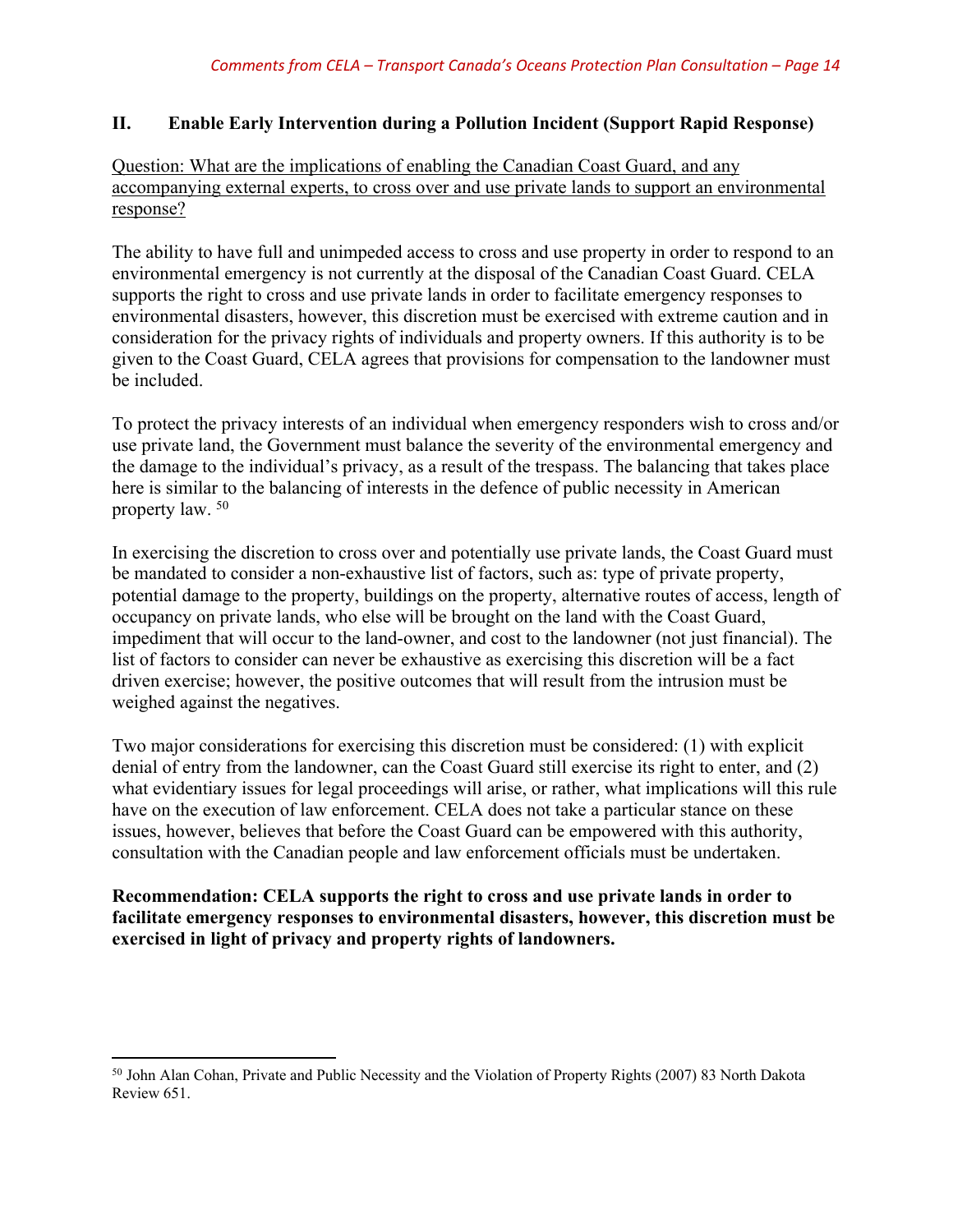Question: Extending Immunity from liability to external parties providing advice and expertise to the Canadian Coast Guard and other federal departments in support of an environmental response.

CELA believes that immunity from liability should not be extended to parties providing advice and expertise to the Canadian Coast Guard and other federal departments.

Expert opinion is intended to provide guidance to responders in order to carry out effective and responsible actions. Removing liability from experts may render the given opinions reckless, as the expert has no deterrence for negligence. The law of negligence is intended to keep people honest about their professions and their behaviors, but without it, the harm caused by negligent behavior becomes inappropriately assigned.

For example, if a negligent but immune opinion is acted upon by the Government and harm ensues, the damages from such an opinion rests with either the Government or the victims of such negligence. In the former, taxpayers bear the costs of a negligent expert, and in the latter, victims become unfairly burdened in their health, socially, and/or economically, without any recourse for justice.

This recommendation applies to expert opinions given to the Canadian Coast Guard by external parties, and not emergency first responders.

**Recommendation: CELA recommends that immunity from liability should not be extended to parties providing advice and expertise to the Canadian Coast Guard and other federal departments.** 

## **III. Support More Effective Response to Oil Spills in Water: Alternative Response Measures**

Question: From your perspective, what are the potential implications and impacts of allowing the federally-regulated use of Alternative Response Measures to clean up oil spills?

While CELA recognizes the importance of ensuring that Canada's arsenal of oil spill response measures is reflective of technological advancements in order to enable the effective removal of oil from our waters, the Government must give serious consideration to the fact that knowledge gaps exist regarding the ecological, environmental, and human health impacts of alternative response measures, as well as their effectiveness. Further research regarding the implementation of any alternative response measures is required.

Two alternative response measures, in-situ burning and chemical dispersants, highlight these concerns. In addition to addressing existing knowledge gaps, CELA recommends the development of a robust and transparent policy towards the approval and use of alternative response measures, including the use of an Environmental Net Benefit Analysis, as described below.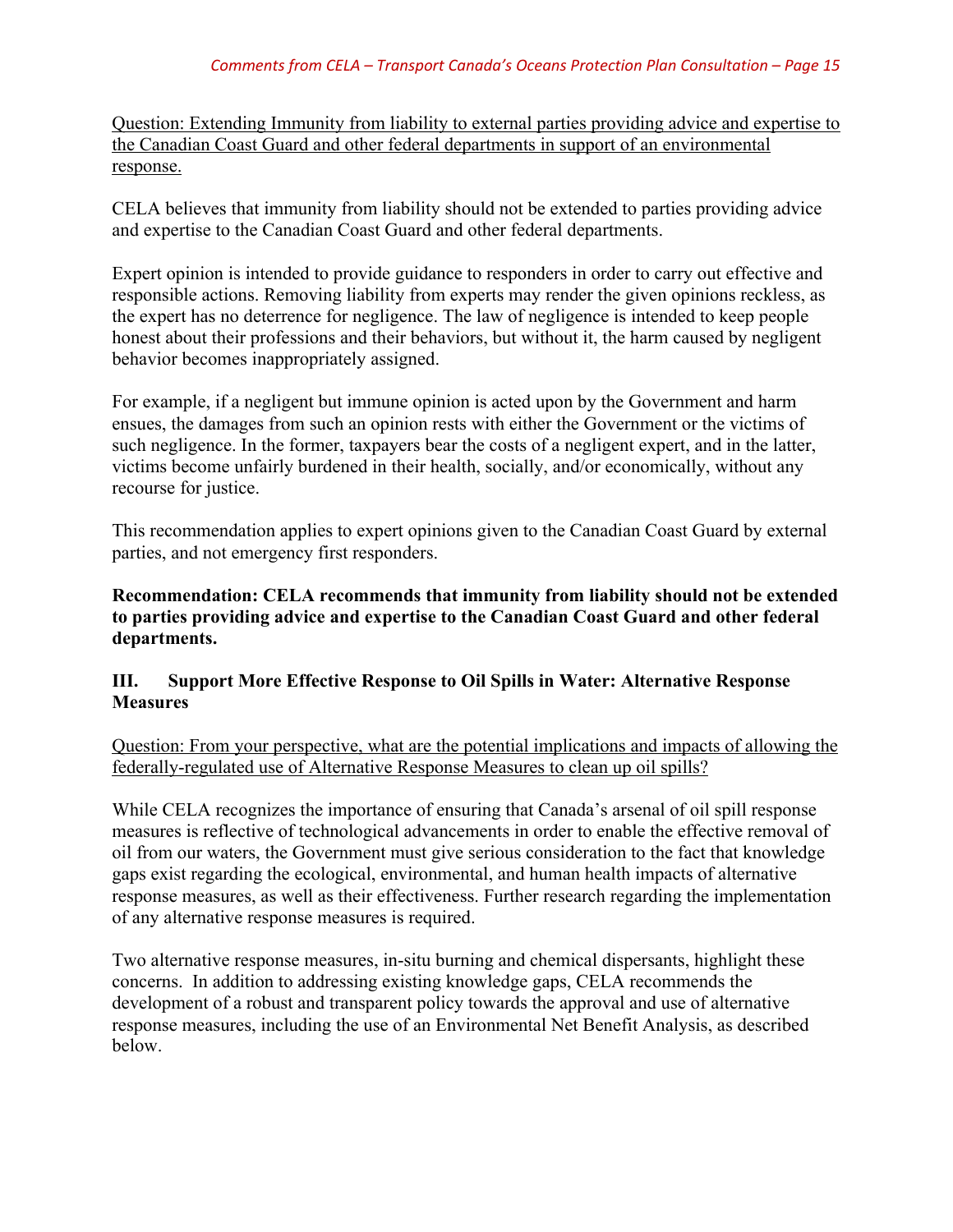#### i. In-situ burning

In-situ burning (ISB) involves the controlled burning of oil that has spilled from a vessel or a facility at the spill location. ISB is now recognized as a viable response measure to clean up oil spills in water. Under the right conditions, in-situ burning may provide a rapid and effective way to remove oil from the surface of the water.<sup>51</sup> ISB can contribute to environmental protection by reducing the likelihood that oil will spread on the water surface and reaching shorelines.<sup>52</sup> Moreover, under some conditions, burning may be the preferred or only method to remove oil from the water surface, such as in ice conditions.53 Like all response measures, its efficacy is subject to weather conditions.<sup>54</sup>

Nevertheless, ISB is not without concerns or risks. The primary environmental and health concerns related to ISB are the emissions produced by the fire. ISB should not be used where there are vulnerable human, or wildlife populations located near or downwind from the burning site.<sup>55</sup> Atmospheric emissions of concern, such as smoke plume, unburned hydrocarbons, etc., are formed and released when oil is burned. A protocol for calculating safe minimum distances away from populated and sensitive areas should be created.<sup>56</sup>

The burning process also leaves an oil residue that is typically heavier than oil, which may cause it to sink. Although it is possible to collect the residue, this rarely occurs in practice. It has been reported that during the Deepwater Horizon oil spill, ISB generated tens of thousands of barrels of residues in the northern Gulf of Mexico, most or all of which eventually sank to the seafloor.<sup>57</sup> While the residue does not appear to be a concern to water column organisms <sup>58</sup> there are possible impacts to surface dwelling species and benthic species by ingestion and smothering. These risks, however, are lower than when fresh oil remains in the water.

Therefore, before the Government approves the use of ISB as an alternative response measure for oil spills, CELA recommends that more research should be undertaken to determine the harmful emissions that are released into the atmosphere and marine environment during ISB, and to ascertain the safety and effectiveness of ISB as an oil spill response tool.<sup>59</sup>

<sup>51</sup> Mervin Fingas, "In-situ Burning: An Update" in Mervin Fingas, ed, *Oil Spill Science and Technology*, 2nd ed (New York: Gulf Publishing Company, 2016) 483 [In-situ Burning: An Update 2016].

<sup>52</sup> In-situ Burning: An Update 2016, *supra* note 51.

<sup>53</sup> *Ibid*. 54 *Ibid*. 55 Elise Decola and Sieree Fletcher, *Framework for the Development of Nunavut Community Oil Spill Response Plans* (report to WWF Canada) (Nuka Planning and Research Group, 2015) online (pdf): World Wildlife Fund Canada <http://awsassets.wwf.ca/downloads/170405 oilspillresponseframeworknunavut\_web.pdf> [Framework] for the Development of Nunavut Community Oil Spill Response Plan].

<sup>56</sup> Merv Fingas, "In-situ Burning: An update" in Merv Fingas, ed, *In-Situ Burning for Oil Spill Countermeasures*, ed, (Boca Raton: Taylor & Francis Group, 2018) [In-situ Burning: An update 2018].

<sup>57</sup> Scott A. Stout and James R. Payne, "Chemical composition of floating and sunken *in-situ* burn residues from the *Deepwater Horizon* oil spill" (2016) 108:1-2 Marine Pollution Bulletin 186.

<sup>&</sup>lt;sup>58</sup> Studies show that burn residues have little to no acute aquatic toxicity (see In-situ Burning: An update 2018, *supra* note 56, at 62, 64].

<sup>59</sup> K. Lee, M. Boufadel, B. Chen, J. Foght , P. Hodson, S. Swanson, A. Venosa, *Royal Society of Canada Expert Panel Report: The behaviour and environmental impacts of crude oil released into aqueous environments* (Ottawa: The Royal Society of Canada, 2015) online (pdf): Royal Society of Canada <https://rsc-

src.ca/sites/default/files/pdf/OIW%20Report\_1.pdf.> at 209 [Royal Society Expert Panel Report].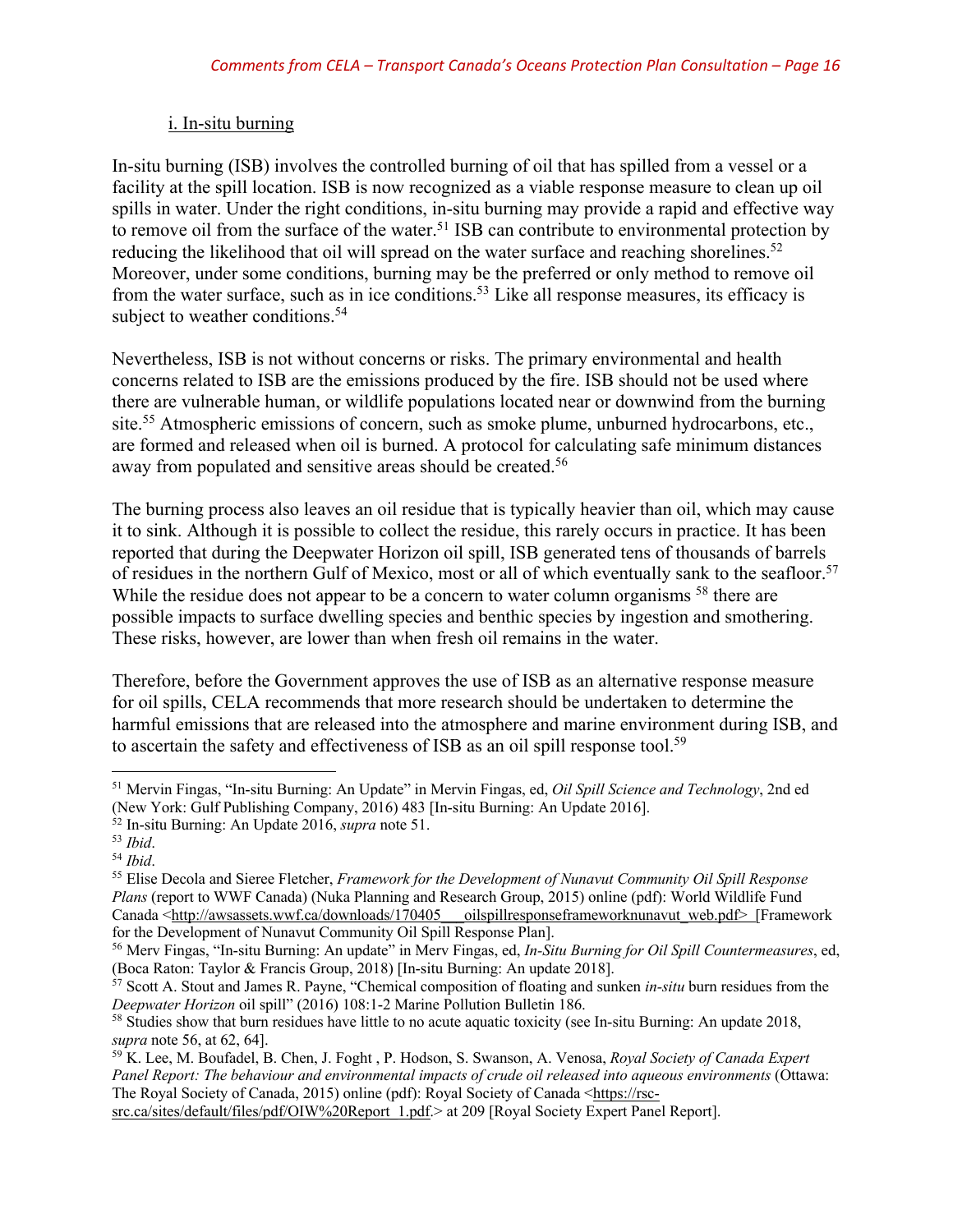## ii. Chemical dispersants

Dispersants are chemical spill-treating agents that promote the breakup of oil slicks into small droplets of oil in the water column where they can be diluted, dissolved, and degraded. If they are effective, dispersants can prevent an oil slick from forming on the water's surface and from reaching sensitive coastal areas.<sup>60</sup> However, the use of dispersants as a means to respond to an oil spill is highly controversial, and there are conflicting views within the scientific and environmental community regarding their effectiveness and toxicity.<sup>61</sup>

Dispersant effectiveness is defined by the amount of oil put into the water column relative to that which remains on the surface.<sup>62</sup> Dispersant application (by aircraft or vessel) is not always possible or successful in reaching its target.<sup>63</sup> Even if applied successfully, dispersant efficacy is contingent on a number of factors, including oil type or composition, timing of application, weather, water temperature, and water salinity.64 Existing data suggest the window of opportunity for effective use of dispersants is relatively short, with estimates ranging from a few hours to a few days.<sup>65</sup> For example, analysis of dispersant use during the Exxon Valdez showed that this response method was ineffective due to a number of factors.<sup>66</sup>

Even if applied effectively, dispersants and chemically dispersed oil are known to have harmful effects on marine life. Chemically dispersed oil can be more toxic than naturally dispersed oil or dispersants alone.<sup>67</sup> High concentrations of oil droplets in the water column can expose aquatic organisms to oil, that may otherwise not have been affected.68 One particular toxic effect of

*Operating Areas of Prince William Sound. Report to Prince William Sound Regional Citizens'*

*Advisory Council* (15 April 2008) online (pdf): <http://www.pwsrcac.org/wp-

content/uploads/filebase/programs/oil\_spill\_response\_operations/oil\_spill\_response\_gap/2008\_nonmechanical response gap estimate.pdf >.

<https://www.ivl.se/download/18.343dc99d14e8bb0f58b73e6/1445515480644/B1439.pdf>.

 $\overline{\phantom{a}}$ <sup>60</sup> Framework for the Development of Nunavut Community Oil Spill Response Plan, *supra* note 55

<sup>61</sup> E. Point, *Dispersant Use on Canada's Pacific Coast: Relevant factors and preliminary factors and preliminary response gap analysis for the Enbridge Northern Gateway project area* (Living Oceans Society, 2011) online (pdf): Canadian Environmental Assessment Agency

<sup>&</sup>lt;:https://www.ceaa.gc.ca/050/documents\_staticpost/cearref\_21799/83874/Dispersant\_Use.pdf>.

<sup>62</sup> Merv Fingas, *A Review of Literature Related to Oil Spill Dispersants Especially Relevant to Alaska 2002-2008.* (report prepared for the Prince William Sound Regional Citizens' Advisory Council) (2008) online (pdf):<https://pdfs.semanticscholar.org/01e3/32793f926a13c6ef2dbb68f7401676a40e92.pdf> [A Review of Literature Related to Oil Spill Dispersants Especially Relevant to Alaska].

<sup>63</sup>A Review of Literature Related to Oil Spill Dispersants Especially Relevant to Alaska, supra note 62. <sup>64</sup> Nuka Research and Planning Group, *Non-mechanical Response Gap Estimate for Two*

<sup>65</sup> National Research Council, *Oil Spill Dispersants: Efficacy and Effects* (Washington, DC: The National Academic Press, 2010) online (pdf): <https://www.nap.edu/resource/11283/oil\_spill\_dispersants\_key\_findings\_final.pdf> [Oil\_ Spill Dispersants: Efficacy and Effects].

<sup>66</sup> D. Gilson, *Report on the Non-Mechanical Response for the T/V Exxon Valdez Spill,* (submitted for the Oil Spill Prevention and Response Committee (OSPR) of the Prince William Sound Regional Citizens' Advisory Council) (30 August 2006) online (pdf): <http://www.pwsrcac.org/wp-

content/uploads/filebase/programs/environmental\_monitoring/report\_on\_non\_mechanical\_response.pdf>.

<sup>67</sup> Framework for the Development of Nunavut Community Oil Spill Response Plan, *supra* note 55. <sup>68</sup> C. Lindgren, H. Lager, & J. Fejes, *Oil Spill Dispersants: risk assessment for Swedish waters* (2001) online (pdf): IVL Swedish Environmental Research Institute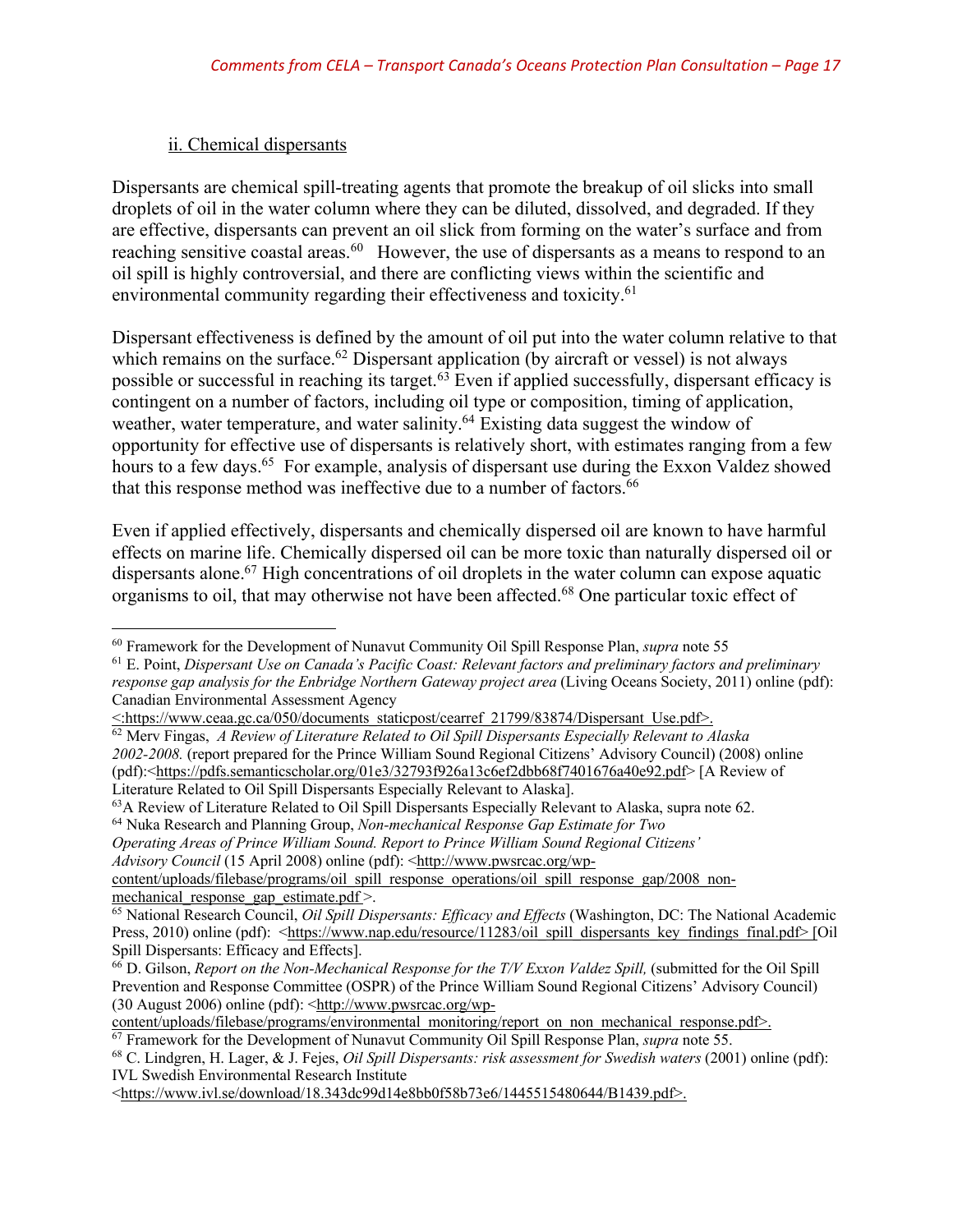chemically dispersed oil that has been documented is the increased exposure of fish to polycyclic aromatic hydrocarbons.69 Long-term effects from the use of dispersants in response to the Deep Water Horizon spill have been reported.<sup>70</sup> Environment Canada's approval of Corexit 9500A as an oil spill-treating agent in 2015 was strongly opposed by the environmental community due to high levels of toxicity and its overall ineffectiveness at protecting shorelines, seabirds, and marine mammals from oil spill damage.<sup>71</sup> While many scientific studies conclude that the potential environmental costs of dispersant use are, in most cases, outweighed by the much shorter residence time of dispersed oil in the environment<sup>72</sup>, these studies continued to be challenged 73 and begs the question of what trade-offs are willing to be considered.

Overall, a lack of data exists concerning the actual mechanisms of toxicity from exposure to chemically dispersed oil.<sup>74</sup> In 2015, an Expert Panel of the Royal Society of Canada released a report on the impact of oil spills suggesting that not enough is known about chemical dispersants to approve their use. The Panel recommended that further research be undertaken to assess the toxicity of dispersed oil on the marine environment, aquatic life, and marine birds and mammals.<sup>75</sup>

Therefore, CELA recommends that the issue of toxic effects of dispersants and chemically dispersed oil be treated as a serious issue by the Government when considering whether to remove legal impediments to the use dispersants as an alternative response measure in Canada. The Government should undertake further research on the toxicity of dispersed oil before approving the use of dispersants. Research should also be undertaken to determine if effective and non-toxic biosurfactants can be developed as alternatives to traditional chemical dispersants.

Nonetheless, should the Government decide to allow the use of dispersants as an alternative response measure in Canada despite the lack of information, it is recommended that the use of chemical dispersants be considered only as a last resort when all other response measures are deemed inadequate on a case-by-case basis where there is a demonstrated net environmental benefit and only in strictly limited quantities.<sup>76</sup>

## **Recommendation: CELA recommends that further research is needed before the Government considering legislating the use of alternative response measures to respond to emergency situations in Canadian waters.**

 $\overline{\phantom{a}}$ 

<sup>69</sup> S.D. Ramachandran, et al., "Oil Dispersant Increases PAH Uptake by Fish Exposed to Crude Oil" (2004) 59(3) *Ecotoxicology and Environmental Safety* 300.

<sup>70</sup> National Commission on the BP Deepwater Horizon Oil Spill and Offshore Drilling, *Deep Water: The Gulf Oil Disaster and the Future of Offshore Drilling*, (United States, 2011), online: <https://www.gpo.gov/fdsys/pkg/GPO-OILCOMMISSION.pdf> at vii-ix [National Commission Report].

 $\frac{1}{11}$  World Wildlife Fund Canada, "Re: WWF-Canada Submission to the Frontier and Offshore Regulatory Renewal Initiative (FORRI) Revised Policy Intentions" (10 July 2018) online (pdf):

https://www.nrcan.gc.ca/sites/www.nrcan.gc.ca/files/energy/pdf/WWF-Canada.pdf> [Re: WWF-Canada Submission].

<sup>72</sup> R.C. Prince, et al., "The primary biodegradation of dispersed crude oil in the sea" (2013) 90(2) *Chemosphere* 521 <sup>73</sup> S. Kleindienst, J.H. Paul, S.B. Joye, "Using dispersants after oil spills: impacts on the composition and activity of microbial communities" (2015) 13 *Nat. Rev. Microbiol.* 388.<br><sup>74</sup> Oil Spill Dispersants: Efficacy and Effects, *supra* note 65.

<sup>&</sup>lt;sup>75</sup> Royal Society Expert Panel Report, *supra* note 59, at 162.

<sup>76</sup> Re: WWF-Canada Submission, *supra* note 71, at 12.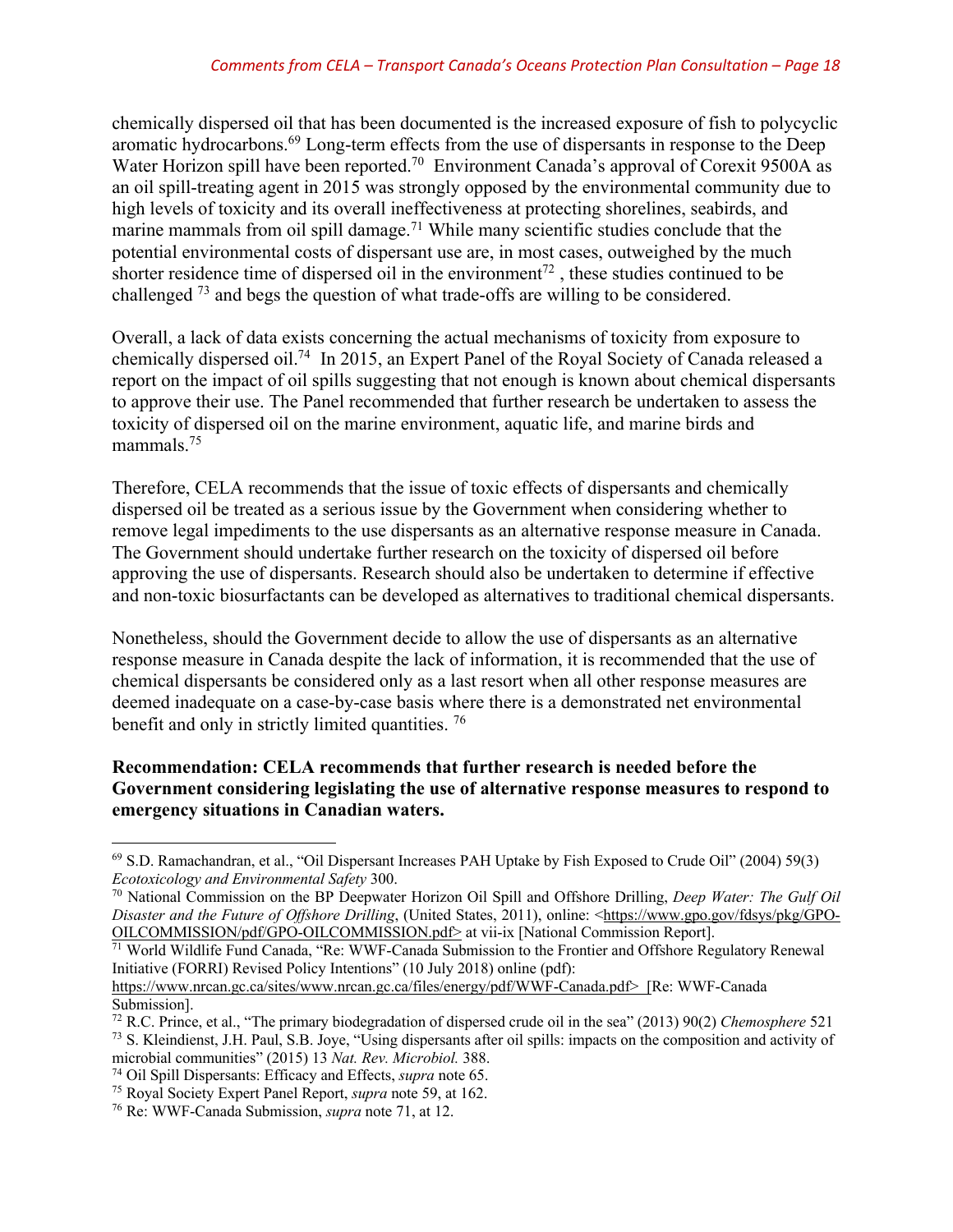## iii. Framework for Alternative Response Measures in Canada

Should the Government remove current legal impediments to the use of alternative response measures in Canada, it is recommended that the Government develop a robust and transparent policy towards their approval and use.

## a) Testing and approval

CELA recommends the Government create a robust framework with established protocols for testing the efficacy and toxicity of alternative response measures, tied to intended use. Only Government approved alternative response measures should be authorized for use.

Any regulation developed in the future for the purpose of authorizing alternative response measure should be subject to public consultation. Alternative response measures approved for use should be reviewed every five years.

## b) Authorizing use during incident

CELA recommends that the Government establish a robust and transparent decision-making process to approve the use of alternative response measures in authorized areas during an incident based on Net Environmental Benefit Analysis (NEBA).

CELA agrees with the *Discussion Paper's* proposal to allow the use alternative response measures during an incident only where the Minister of Fisheries, Oceans and the Canadian Coast Guard determines that there is likely to be a net environmental benefit and authorizes their use. CELA supports *Discussion Paper's* proposal to give the Minister of Fisheries and Oceans and the Canadian Coast Guard the responsibility for conducting the NEBA analysis, as opposed to placing this responsibility with the operators responsible for a spill.

An Expert Panel of the Royal Society of Canada identified NEBA as a reliable strategy for decision-makers when determining what response options are appropriate at a specific oil spill location. NEBA is used to identify and compare the impacts of an oil spill on the environment based on response techniques employed, in order to select the technique that better mitigates the impacts. In the context of oil spills, NEBA should examine the trade-offs between the impacts on surface versus subsurface resources and offshore versus shoreline impacts.<sup>77</sup>

The Government should clarify what "benefits" or factors (i.e. ecological, cultural, socioeconomic) are considered when calculating whether there will be a net environmental benefit. Future regulations and publicly available guidelines should explain when the process would apply and how the benefits and impacts would be evaluated.

The determination of net environmental benefit should be based on scientific evidence. However, one of the limitations of applying NEBA in the context of an oil spill is that its effectiveness is contingent on the availability of sufficient information regarding sensitive areas, the

<sup>77</sup> Royal Society Expert Panel Report, *supra* note 59, at 162-163.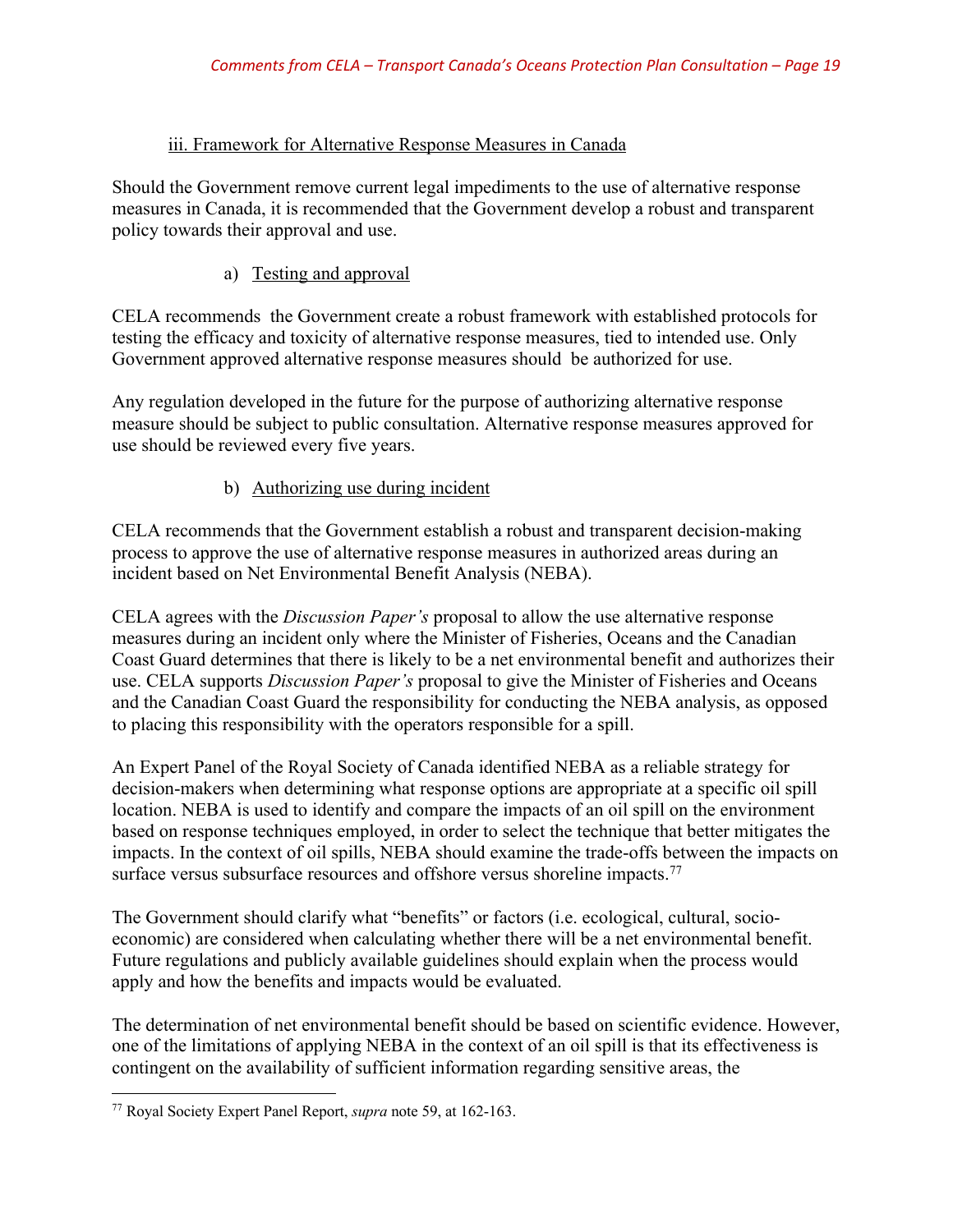environmental effects of oil, and the efficacy of various response technologies.<sup>78</sup> In order to support evidence-based decisions on net environmental benefits, the Expert Panel of the Royal Society identified the need for the Government to gather baseline data of species that frequent areas at risk for oil spills and investigate the effects alternative response measures under controlled field experiments.79 Without conducting further research, Existing knowledge gaps about the impacts of alternative response measures, particularly the toxicity of dispersants, make it difficult, if not impossible, to weigh the environmental benefits and drawbacks of particular alternative response measures. Therefore, CELA urges that the Government adopt the Expert Panel's recommendation to undertake additional research before approving the use of alternative response measures in Canada, dispersants in particular.

In addition, because the window of opportunity for the effective use of alternative response measures during a spill is relatively short, the Canadian Coast Guard must be able to make timely decisions on their use. Therefore, it is recommended that the efficacy and environmental impacts of alternative response measures should be studied far in advance of a potential spill and pre-approved for use through the Area Response Planning process <sup>80</sup> in order to determine the circumstances and conditions under which such techniques may or may not be used in a particular region.

## c) Operational planning and resource capacity

CELA recommends that operational planning regarding the use alternative response measures should be developed by the Government. In particular, the Government should establish geographic zones where alternative response measure are authorized.81 Port and operator oil spill contingency plans should be required to establish criteria for deciding whether or not to use dispersants and the conditions under which they might be used, as well as identify areas that might be sensitive to the impacts of alternative response techniques and describe measures that will be taken to protect these areas.<sup>82</sup>

 $\overline{a}$ 

<sup>&</sup>lt;sup>78</sup> *Ibid.*<br><sup>79</sup> *Ibid.*<br><sup>80</sup> Area Response Plans (ARP) are develop to provide guidance to program personnel when responding to a spill. ARPs are developed through area risk assessment methodology, which consists of three steps: (1) determining the probability of an oil spill; (2) modeling an oil spill; and (3) evaluating environmental sensitivities. (See Transport Canada, *Area Response Planning Initiative*, online: Transport Canada https://www.tc.gc.ca/eng/marinesafety/oepers-arp-4473.html>).

<sup>&</sup>lt;sup>81</sup> Geographic Response Plans (GRP) or Geographic Response Strategies (GRS) are location-specific strategies to protect vulnerable sites that are of particular ecologic or socioeconomic importance. GRP and GRS have been developed in many jurisdictions around the world. Some plans are developed by operators, some by response contractors, and others by government agencies (Elise DeCola, *Marine Oil Spill Prevention Preparedness, Response And Recovery: World-Leading Approaches From Select Jurisdictions* (report to the British Columbia Ministry of Environment) (October 2015) online (pdf): <https://www2.gov.bc.ca/assets/gov/environment/air-land-water/spillsand-environmental-emergencies/docs/materials/bc-world-leading-approaches-for-select-jurisdictions-oct2015.pdf**> [**World-leading Approaches from Select Jurisdictions**]**).

<sup>&</sup>lt;sup>82</sup> World-leading Approaches from Select Jurisdictions, *supra* note 81.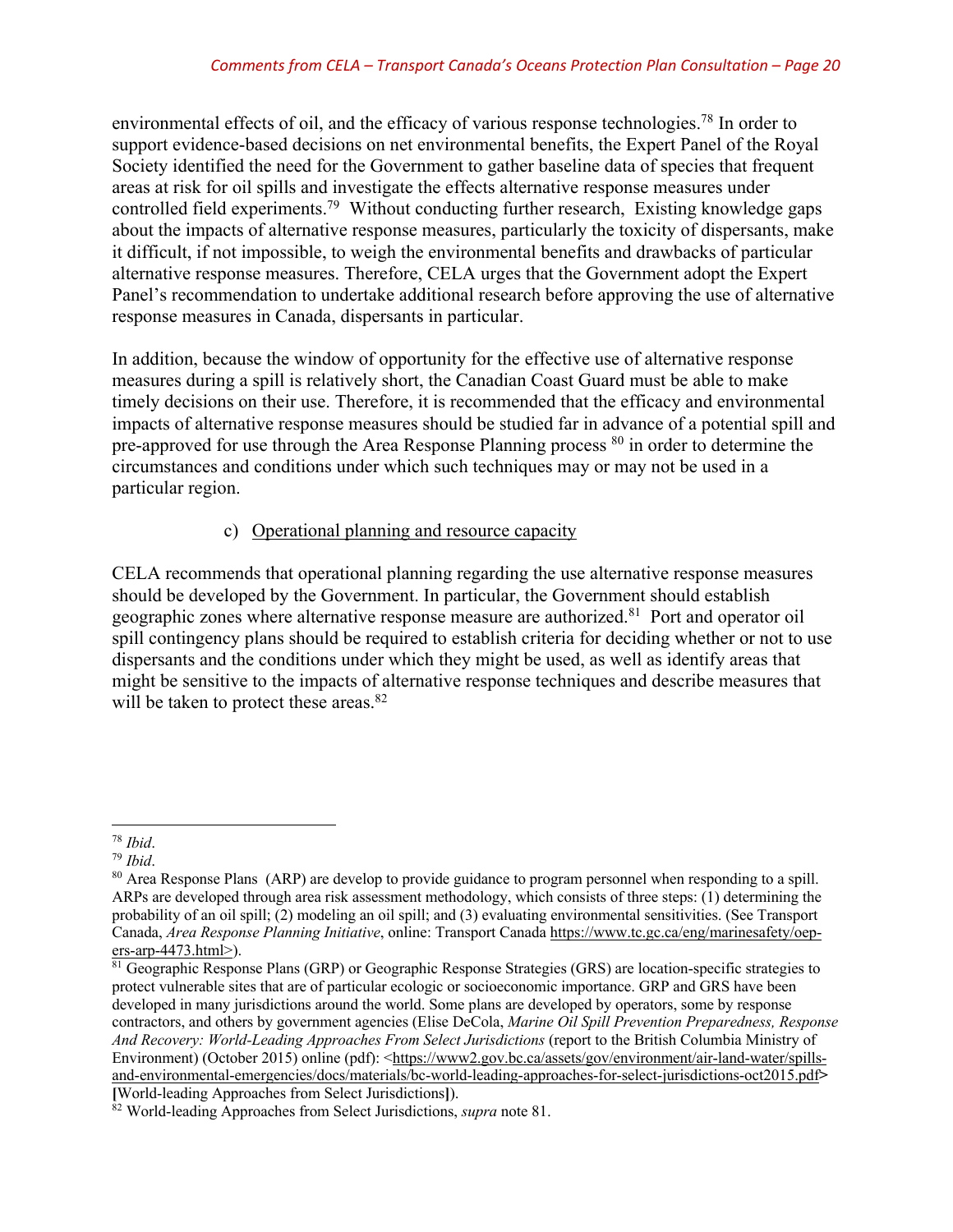In addition, CELA recommends that the Government also ensure that sufficient resource capacity (stockpiles, application equipment and platforms, trained personnel) are developed and in place in order to response to an emergency.  $83$ 

d) Governance

CELA recommends Government oversight for the entire life cycle of treating agents, from testing and approval, to incident specific and long-term monitoring.

Long-term monitoring after a spill is essential to evaluating the effectiveness and environmental impacts of alternative response measures. This information is needed to inform future decisions about the use of alternative response measures. One potential concern, however, is the 2013 Tanker Safety Expert Panel finding that neither industry nor the Government have a formalized process for monitoring the long-term recovery of the natural environmental post-spill. This is concerning not only from the perspective of alternative response measures, but the long term recovery of the natural environment generally. The Government must ensure that environmental monitoring post-incident is conducted in order to evaluate any potential long-term impacts of spills and response measures utilized, including alternative response measures.

**Recommendation: In addition to addressing existing knowledge gaps, CELA recommends the development of a robust and transparent policy towards the approval and use of alternative response measures, including the use of Environmental Net Benefit Analysis.** 

# **Modernize Canada's Ship-Source Oil Pollution Fund**

## **I. Lifting the Ship-Source Oil Pollution Fund's Per-Incident Limit of Liability**

Question: From your perspective, what are the potential implications and impacts of the potential changes to modernize the Ship-Source Oil Pollution Fund?

CELA supports the *Discussion Paper's* proposal to eliminate the Ship-Source Oil Pollution Fund's (SSOPF) per-incident limit of liability of \$174,611,294 to allow non-capped compensation for eligible claims from victims and responders of oil spills from ships.

The United States' Oil Spill Liability Trust Fund's (OSLTF) per-incident limit of liability of \$1 billion has been identified as a world-leading marine oil spill regime.[69]Removing the SSOPF's liability ceiling to allow for non-capped compensation would not only bring Canada in line with best practice response systems, but would make it a leader in this regard. It is important to note that while the OSLTF's per-incident limit is high when compared to SSOPF, it has been criticized as inadequate in light of the Deepwater Horizon incident.<sup>84</sup>

Eliminating the per-incident limit of liability is consistent with the "polluter pays principle", which states that the responsibility for all costs associated with an oil spill should rest with the

l

<sup>83</sup> *Ibid*. 84 National Commission Report, *supra* note 70, at 245.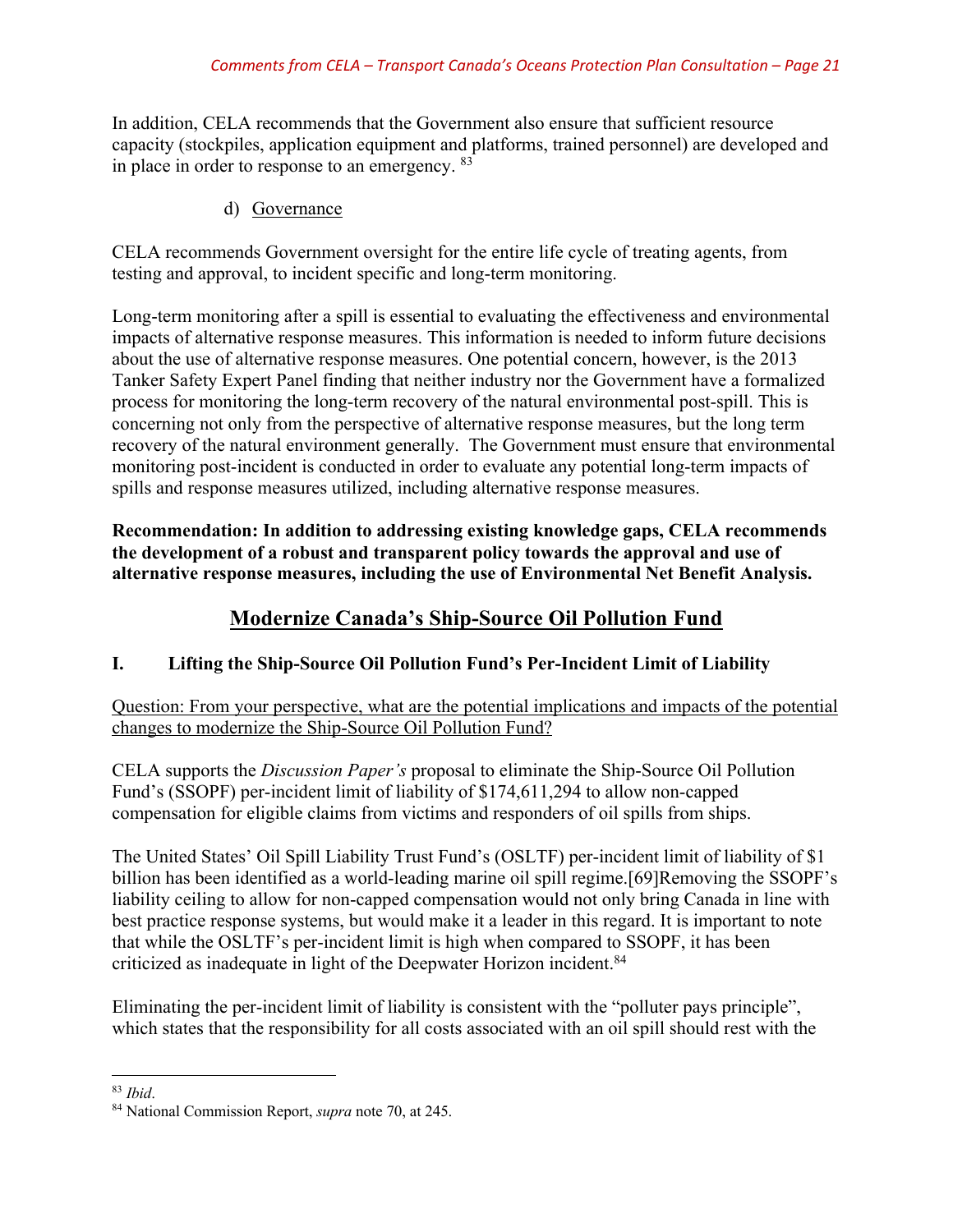polluter (i.e. shipowner) and the oil cargo industry. The cargo industry, not Canadian taxpayers, should bear the responsibility for the full costs of oil spills.

Removing the current liability ceiling of the SSOPF is the first step to ensuring that adequate funding is available to cover claims from a worst case oil spill. Based on a review of recent incident costs worldwide, the cost associated with a major or catastrophic spill could exceed the maximum compensation per incident currently available under the SSOPF. Technological limitations, particularly in the Arctic offshore <sup>85</sup>, projected increase of vessel and tanker traffic, particularly in the Salish sea<sup>86</sup>, and multiple offshore oil projects and proposed pipeline projects, serve to increase the risk of occurrence of a worst-case spill scenario in Canadian waters.

The Deepwater Horizon oil spill serves as a benchmark for estimating the potential cost of a similar major oil spill in Canadian waters. Based on recent estimates, the clean-up and compensations costs that have resulted from the spill have exceed \$65 billion.<sup>87</sup> Another incident that supports high potential costs is the Prestige incident that occurred in 2002 on the coast of Galicia, Spain, which resulted in approximately \$1.7 billion in clean up and compensation costs. An oil spill of this scale in Canada would surpass the maximum per-incident liability of the SSOPF and would use up a significant portion of the Fund, should the Government proceed with its proposal to allow unlimited compensation.

As a result, in addition to removing the liability ceiling, CELA recommends that the Government evaluate fund reserves to ensure that adequate funding is available to cover a worst-case oil spill. The Government should consider taking immediate actions to increase the Fund's balance. This recommendation is discussed in more detail below in the context of a levy.

Currently, the SSOPF guidelines only cover claims for the cost of cleaning oil from oceans, inland waters and shorelines, managing oiled wildlife, prevention measures, and damages to economic activities, such as business and private property.<sup>88</sup> Claims for damages to an ecosystem's natural resources (shores, birds, fish, habitat, etc.) are not explicitly included.<sup>89</sup> As discussed below in further detail, the Government should expand the scope of compensation under the SSOPF to include natural resource damages, including restoration and recovery activities, in order to bring Canada in line with best practice response systems.

 $\overline{a}$ 

<sup>&</sup>lt;sup>85</sup> The Arctic's cold climate has been found to increase the persistence of oil in the environment, and oil movement may be affected by the presence of sea ice. Wildlife in the Artic may be more vulnerable to oil spills due to cold temperatures. (The Pew Environment Group, *Oil Spill Prevention and Response in the U.S. Arctic Ocean: Unexamined Risks, Unacceptable Consequences*, (November 2010), online (pdf): The Pew Charitable Trusts <http://www. pewtrusts.org> at 3, 5).

<sup>86</sup> Anna Hall, *State of the Ocean in the Pacific North Coast Integrated Management Area (PNCIMA)* (2008) Available online (pdf): <http://cpawsbc.org/upload/State\_of\_the\_ocean\_PNCIMA\_report\_2008.pdf >.

<sup>87</sup> BP Deepwater Horizon costs, *supra* note 48.

<sup>88</sup> Government of Canada, Ship-source oil pollution fund claims manual: 2014 Edition, *Commissioner of the Environment and Sustainable Development: The Commissioner's Perspective* (Ottawa: Administrator of the Shipsource Oil Pollution Fund, 2014), online (pdf): Ship-source Oil Pollution Fund < http://sopf.gc.ca/wpcontent/uploads/pdf/2014-SOPF-Claims-Manual.pdf> [SSOPF Claims Manual]

<sup>89</sup> Stafford Reid, *Major Marine Vessel Casualty Prevention, Preparedness and Response along British Columbia's Coastal Waters* (prepared for Marine Planning Partnership for the North Pacific Coast) (June 2014) online (pdf): Coastal First Nations <https://coastalfirstnations.ca/wp-

content/uploads/2017/06/Marine\_Vessel\_Casualty\_Issues\_Solutions\_MaPP.pdf> [Stafford Reid].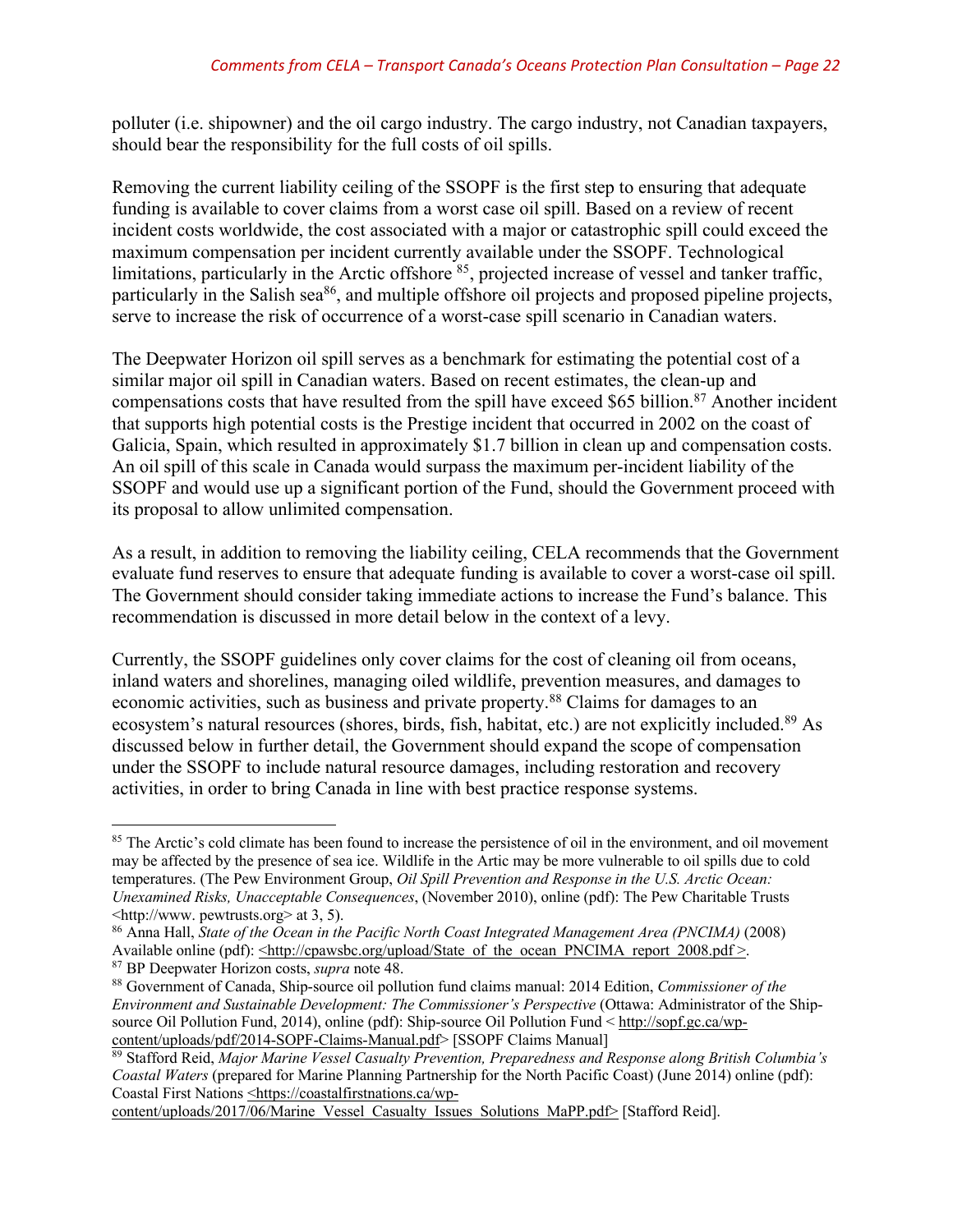Therefore, should the Government expand the amount of compensation, CELA recommends that the Government take immediate actions to increase the Fund's balance in order to ensure that there are sufficient funds for natural resource damages.

#### **Recommendation: CELA recommends that a claimant's compensation not be capped for eligible claims.**

#### **Recommendation: CELA recommends that the Government evaluate fund reserves to ensure that adequate funding is available to cover a worst-case oil spill.**

## **II. Modernized Levy Mechanism and Fund Replenishment**

CELA supports the *Discussion Paper's* proposal to amend the *Marine Liability Act* to allow the SSOPF to be temporarily funded by the Government in the event that funds become insufficient to pay for the costs of an oil spill incident. CELA also supports the recommendation to reinstate a levy paid by oil receivers and exporters to repay any funds provided by the Government, however CELA recommends that the Government go further and reinstate, or at minimum, temporarily reinstate a levy immediately to increase the financial safety margin of the SSOPF, as opposed to waiting until the fund is depleted.90 As discussed in the previous section, based on a review of oil spill incident costs worldwide, it is necessary to ensure that the SSOPF is capable of handling claims from a catastrophic spill. The US OSLTF has been recognized as a worldleading marine oil spill regime, and currently contains approximately \$5.7 billion.

Establishing a precise numerical figure for the levy is beyond the expertise of our organization but must be considered. The threshold should be established from the perspective of a worst-case oil spill, and should be sufficient to pay for response costs and compensation, including natural resource damages. Expanding the scope of compensation to include natural resource damages is discussed in detail below.

The purpose of establishing and maintaining a dedicated fund with industry contribution is to "pre-emptively transfer the risks of financial liability for remediation and compensation from taxpayers to industry, reducing the potential difficulties of enforcing liability obligations after a spill has occurred."<sup>91</sup> While the SSOPF was originally financed by levies imposed on oil receivers and shippers in Canada, no levies have been imposed since 1976. The fund is currently financed through accumulated interest and cost recovery. Building up the balance of SSOPF upfront through an industry levy is consistent with the purpose of a dedicated remediation and compensation fund, as opposed to temporarily placing the financial burden of oil spills on the taxpayer in the event that the fund becomes depleted.

The US OSLTF's largest source of revenue, by contrast, has been a per-barrel excise tax, collected from the oil industry on petroleum produced in or imported to the United States.<sup>92</sup>

 $\overline{a}$ 

<sup>&</sup>lt;sup>90</sup> Shipping on the British Columbia Coast, *supra* note 3.<br><sup>91</sup> William Amos & Ian Miron, "Protecting Taxpayers and the Environment Through Reform of Canada's Offshore Liability Regime" (2013) 9:1 McGill JSDLP [Protecting Taxpayers and the Environment].

<sup>92</sup> Seabirds and Atlantic Canada's Ship-Source Oil Pollution, *supra* note 33.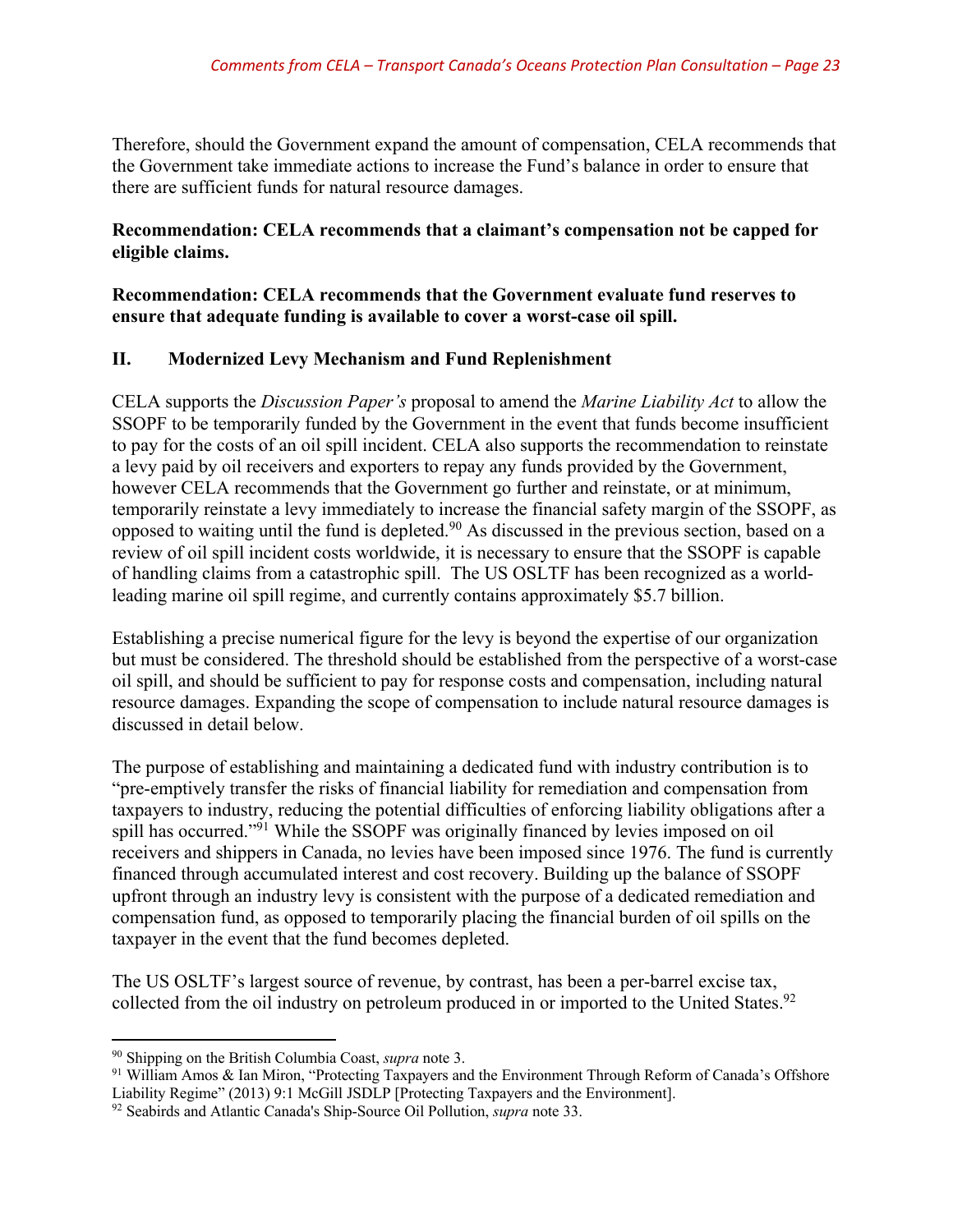**Recommendation: CELA recommends that the Government reinstate, or at minimum, temporarily reinstate a levy to increase the financial safety margin of the SSOPF.**

## **III. Quickly Providing Funds**

## i. Emergency funding

CELA supports the *Discussion Paper's* proposal to broaden the SSOPF to provide emergency funding to support oil spill operations undertaken by the Canadian Coast Guard.

As a benchmark, the US OSLTF has \$50 million available in its emergency fund for Federal On-Scene Coordinators to respond to oil spills and for federal trustees to initiate natural resource damage assessments. The Emergency Fund is a recurring \$50 million available annually, and funds not used in a fiscal year are available until expended. In the event that \$50 million is inadequate, there is authority to advance up to \$100 million from the Principal Fund to fund removal activities.<sup>93</sup> The OSLTF's emergency fund is recognized as an element of a world leading oil spill response regime.<sup>94</sup>

The Government should clarify whether it intends to annually apportion a particular amount of money from the SSOPF to create an emergency fund or simply advance emergency funding on an as-needed-basis. CELA recommends that the Government adopt the former approach in order to ensure that funds are available to the Canadian Coast Guard for response operations when needed. The Government should also consider giving the Canadian Coast Guard the authority to supplement emergency fund shortfalls in order to ensure that response operations are not delayed in the event of insufficient funds.

## **Recommendation: CELA recommends that the Government broaden the SSOPF to provide emergency funding to support oil spill operations undertaken by the Canadian Coast Guard.**

## ii. Fast track claims process

CELA supports the *Discussion Paper's* proposal to create a fast track process for small claims submitted to the SSOPF by any organization, community, business, or individual who has suffered actual damage or losses due to oil contamination, or has eligible expenses related to the clean-up of oil as well as preventative measures. CELA recommends that the Government develop threshold and basic criteria that would guide the fast track claims process in consultation with stakeholders.

For example, in order to develop a framework for a fast track claims process under the International Oil Pollution Compensation (IOPC) Fund, working group meetings were held to seek input. During the meetings, consideration was given to two options for processing small

 $\overline{\phantom{a}}$ <sup>93</sup> United States Coast Guard, *The Oil Spill Liability Trust Fund (OSLTF)* online (pdf): United States Coast Guard <https://www.uscg.mil/Mariners/National-Pollution-Funds-Center/About\_NPFC/OSLTF/>

<sup>94</sup> World-leading approaches from select jurisdictions, *supra* note 81.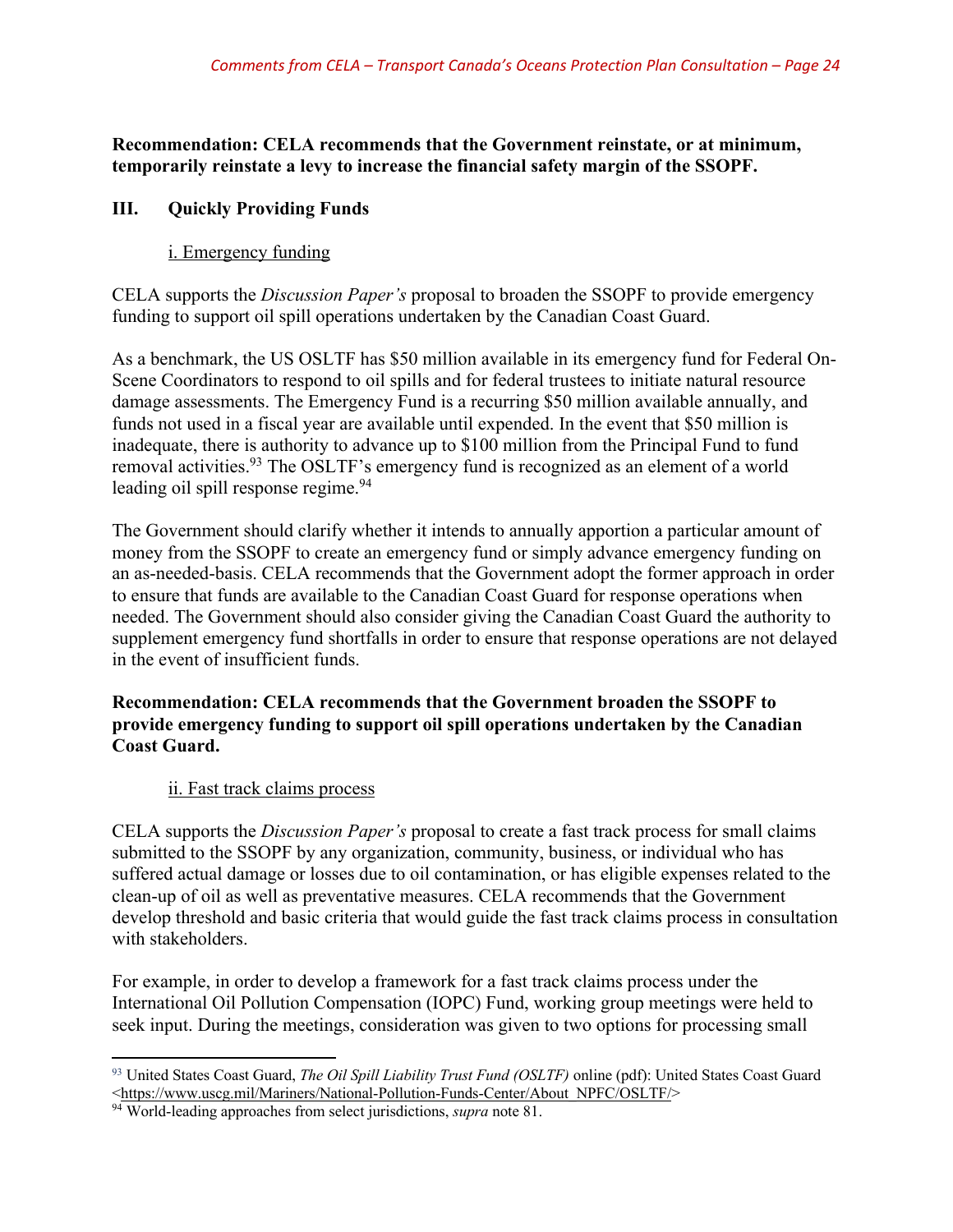claims: first, a lump sum payment could be made on the basis of limited or no investigation and compensation could be paid on the basis of an estimation; and second, flexibility could be introduced into the claims assessment process by accepting estimations of individual losses provided a minimum standard of proof was met and there was a clear link of causation with the incident. Support was expressed for the latter option.<sup>95</sup>

The fast track claims process under the IOPC Fund provides an example of a well-designed system. Under the IOPC Fund fast track claims process, claimants with small claims now have the option of having their claim assessed on the basis of a limited investigation of their losses or having a more detailed comprehensive assessment with a longer timeframe. Claimants who disagree with a settlement offer under the fast track assessment process will only have their claim reconsidered on the basis of new information proving their loss, which may result in higher or lower assessment than initially.<sup>96</sup>

In CELA's opinion, the IOPC fund approach for small claims achieves a good balance between expediency, due process, and maintaining the integrity of the claim's assessment process. The Government should consider developing a similar fast track process for small claims. A fast track process for small claims must still require clear link of causation with the incident.

CELA also recommends that all assessment and valuation guidance documents should be made publicly available.

**Recommendation: CELA supports a well informed and transparent fast track approach for small claims, which achieves a balance between expediency, due process, while maintaining the integrity of the claims assessment process.**

## iii. Additional Considerations

a) Natural resource damage compensation

CELA notes that environmental or natural resources damages are not explicitly provided for in the scope of compensation in the SSOPF guidelines. The concept of environmental or natural resource damage assessment is to determine "residual" damages (to shores, birds, fish, habitat, etc.) after cleanup is completed.97 Compensation for unmitigated impacts to ecological services is a matter of equity.98 Best practices oil response systems have an established process for evaluating and restoring environmental or natural resources damages.<sup>99</sup>

<sup>95</sup> International Oil Pollution Compensation Funds, "Revision of the Claims Manual. Note by the Secretariat" (6 August 2012), online: <documentservices.iopcfunds.org/meeting-documents/download/docs/3615/lang/en/>

<sup>96</sup> International Oil Pollution Compensation Funds, *Claims Manual, October 2016 Edition*, (2016) online (pdf): IOPC Funds

 $\lt$ https://www.iopcfunds.org/uploads/tx\_iopcpublications/IOPC\_Funds\_Claims\_Manual\_ENGLISH\_WEB\_01.pdf> at 22.

<sup>&</sup>lt;sup>97</sup> Stafford Reid, *supra* note 89.<br><sup>98</sup> *Ibid.* 99 World-leading approaches from select jurisdictions, *supra* note 81.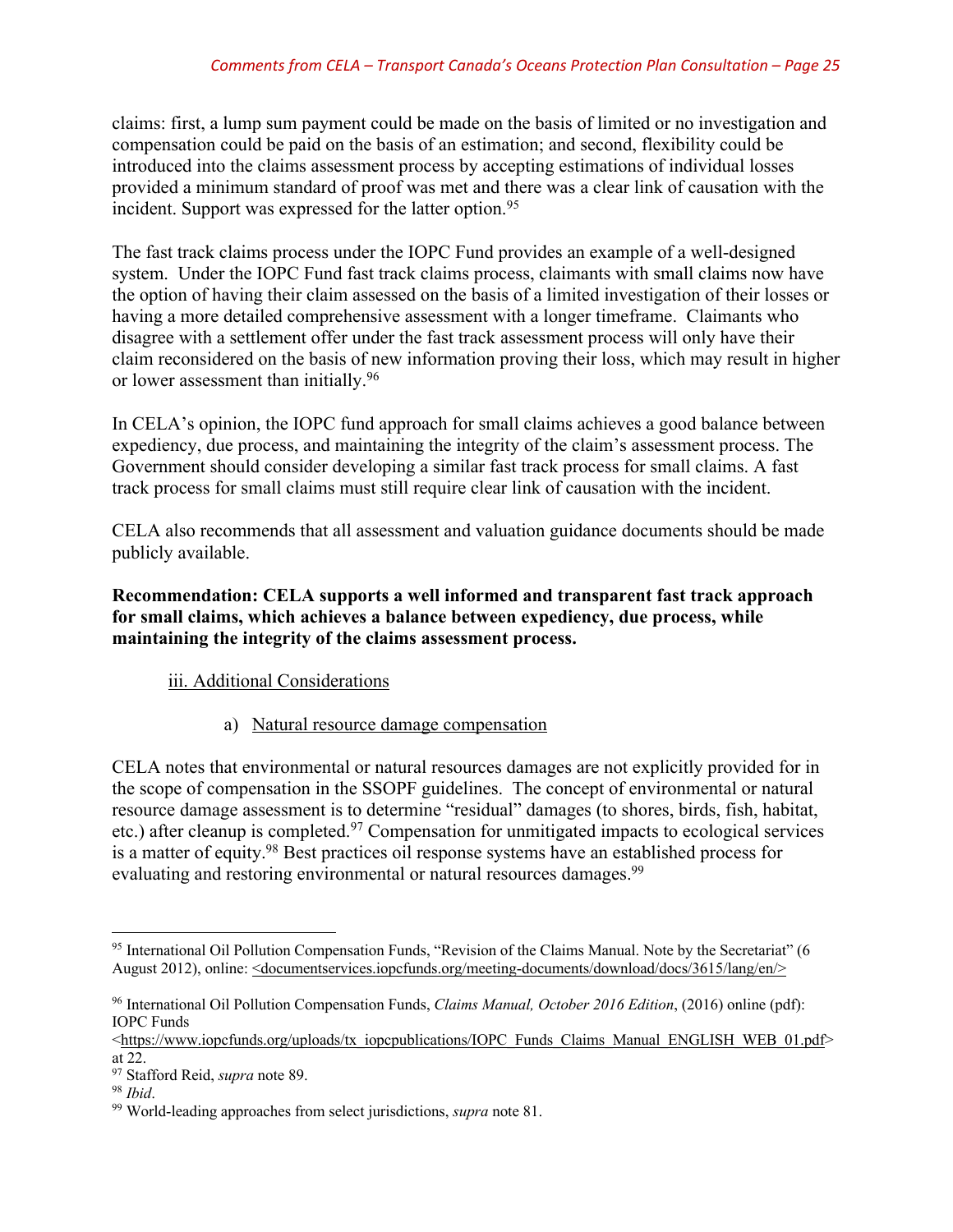Much more clarity is needed on whether the SSOPF compensates environmental or natural resource damages. This question has been subject to debate in the environmental community. It has been suggested by some that the definition of "oil pollution damage" in the *Marine Liability*  Act (MLA)<sup>100</sup> appears sufficiently broad to allow the Administrator of the SSOPF to entertain claims for environmental damages for a loss not tied to some identifiable economic consequence. Others argue that in light of the particular provisions respecting liability for the costs of "reasonable" measures to minimize or prevent "oil pollution damage", it is quite clear that such non-use value claims are not provided for under the SSOPF's governing statute.<sup>101</sup> Currently, the SSOPF guidelines only explicitly cover claims for the cost of cleaning up oil from oceans, inland waters and shorelines, managing oiled wildlife, prevention measures, and damages to economic activities, such as business and private property.<sup>102</sup> To date, neither the Canadian courts nor the Administrator of the SSOPF have considered the meaning of pollution damage in this context; the SSOPF has not yet handled an environmental damages claim.

In the US, the *Oil Pollution Act of 1990*, explicitly provides for payment of natural resource damage claims from the OSLTF. Under the OSLTF, natural resources damages are limited to a maximum of \$500 million per incident.<sup>103</sup> The Emergency Fund under the OSLTF is also made available for trustees (State and Federal Government ecological departments, First Nations Bands) to initiate natural resource damage assessments. Only designated Trustees may submit natural resource damages claims. Under US regulations, the trustee may consider a plan to restore and rehabilitate or acquire the equivalent of the damaged natural resource.

Therefore, CELA recommends that the Government explicitly include environmental or natural resources damages under the SSOPF, and create publicly available environmental damage claims guidelines. The guidelines should include an approach developed for assessing and valuing cultural loss designed to accommodate Canada's Indigenous peoples. Guidelines should be created through multi-stakeholder workshops on natural resource damage assessment and compensation, and subject to public consultation once created.

It has also been suggested within the environmental community that consideration should be given to expanding the SSOPF's mandate to include all environmental damages from a vessel incident, not just for oil pollution.<sup>104</sup> It is therefore recommended that contributors to the SSOPF be expanded to include both convention and non-convention vessels that pose an environment and socio-economic risk to Canada's marine waters and coasts.105

 $\overline{a}$ 

**<sup>100</sup>** *Oil pollution damage*, in relation to a ship, means loss or damage outside the ship caused by contamination resulting from the discharge of oil from the ship. **(**see *Marine Liability Act*, (S.C. 2001, c. 6), s. 91 (1))

<sup>101</sup> Kenneth A. Macinnis, "The Canadian SSOP Fund and Environmental Damage Assessment (EDA) in Canada" in Frank Maes, ed, *Marine resource damage assessment: Liability and compensation for environmental damage*  (Dordrecht: Springer, 2005)

<sup>102</sup> SSOPF Claims Manual, *supra* note 88.

<sup>103</sup> United States Coast Guard, *The Oil Spill Liability Trust Fund (OSLTF)* online (pdf): United States Coast Guard <https://www.uscg.mil/Mariners/National-Pollution-Funds-Center/About\_NPFC/OSLTF/>

<sup>104</sup> EnviroEmerg Consulting Services , *Major Marine Vessel Casualty Risk and Response Preparedness in British Columbia* (prepared for Living Oceans Society) (July 2018) online (pdf): Living Oceans Society <https://www.livingoceans.org/sites/default/files/LOS\_marine\_vessels\_report.pdf> [EnviroEmerg Consulting Services].

<sup>105</sup> EnviroEmerg Consulting Services, *supra* note 104.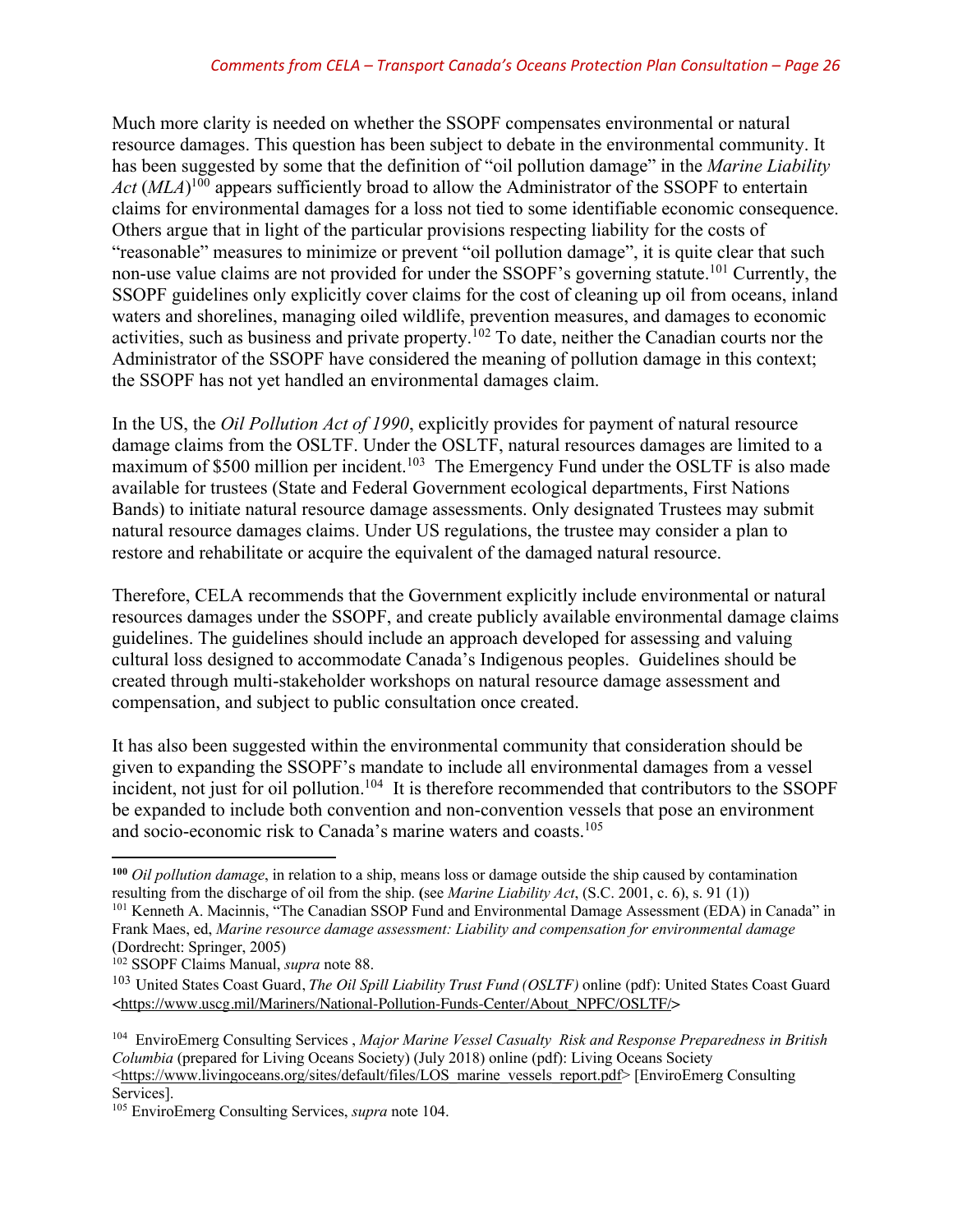## **Recommendation: CELA recommends that the Government explicitly include environmental or natural resources damages under the SSOPF.**

## b) Liability limits of the 'responsible party'

According to the *MLA*, Responsible Parties (i.e. shipowners) are liable for pollution damages, clean-up costs and reinstatement measures from oil spills, based on the "polluter pay" principle. However, the *MLA* also establishes a financial limit to this liability. To be entitled to the limit of financial responsibility, ship owners must have an arrangement with a *Protection and Indemnity Club* (i.e. insurance). Generally speaking, this limit is determined based on the tonnage of a ship.

Once a ship owner reaches their limit of financial liability, they are no longer considered the Responsible Party; this responsibility to transferred to the government (in other words, the taxpayers). At this point, the SSOPF comes into play to cover the shortfall. However, as discussed above, because of the SSOPF's own liability cap, the costs of a spill might still not be fully covered and are transferred to the taxpayers. Low liability limits amount to an industry subsidy as they disproportionately shift the risks and the burdens of shipping and vessel activities from industry to taxpayers and the environment.<sup>106</sup>

Therefore, it is CELA's recommendation that, in addition to above amendments to the SSOPF, the Government amend the *MLA* to establish unlimited financial liability for Responsible Parties regarding all clean-up costs, recovery costs, and impacts to the ecosystem. Alternatively, liability limits must be increased to reflect the cost of a worst-case oil spill scenario. Furthermore, the limit should not apply where a responsible party has violated a statute or regulation.<sup>107</sup>

**Recommendation: CELA recommends that the Government amend the MLA to establish unlimited financial liability for Responsible Parties, or substantially increase liability limits to reflect worst case oil spills.**

## **Support Research and Innovation**

Question: What are the potential impacts and implications of enabling the Government of Canada to permit research and testing in Canada's waters for the purposes of enhancing marine safety and environmental protection?

CELA recognizes the need for substantial increases in research and development to improve response capability to marine incidents, as well as to more fully understand and address the environmental, cultural, and socio-economic effects of increased vessel traffic and marine mammal casualties. However, the most extreme and obvious consideration when undertaking research and development in the "real-world" is the potential that experiments will harm the environment without yielding a "greater good" finding. In other words, is it fair to potentially

<sup>106</sup> Protecting Taxpayers and the Environment, *supra* note 91, at 13. 107 *Ibid* at 40-41.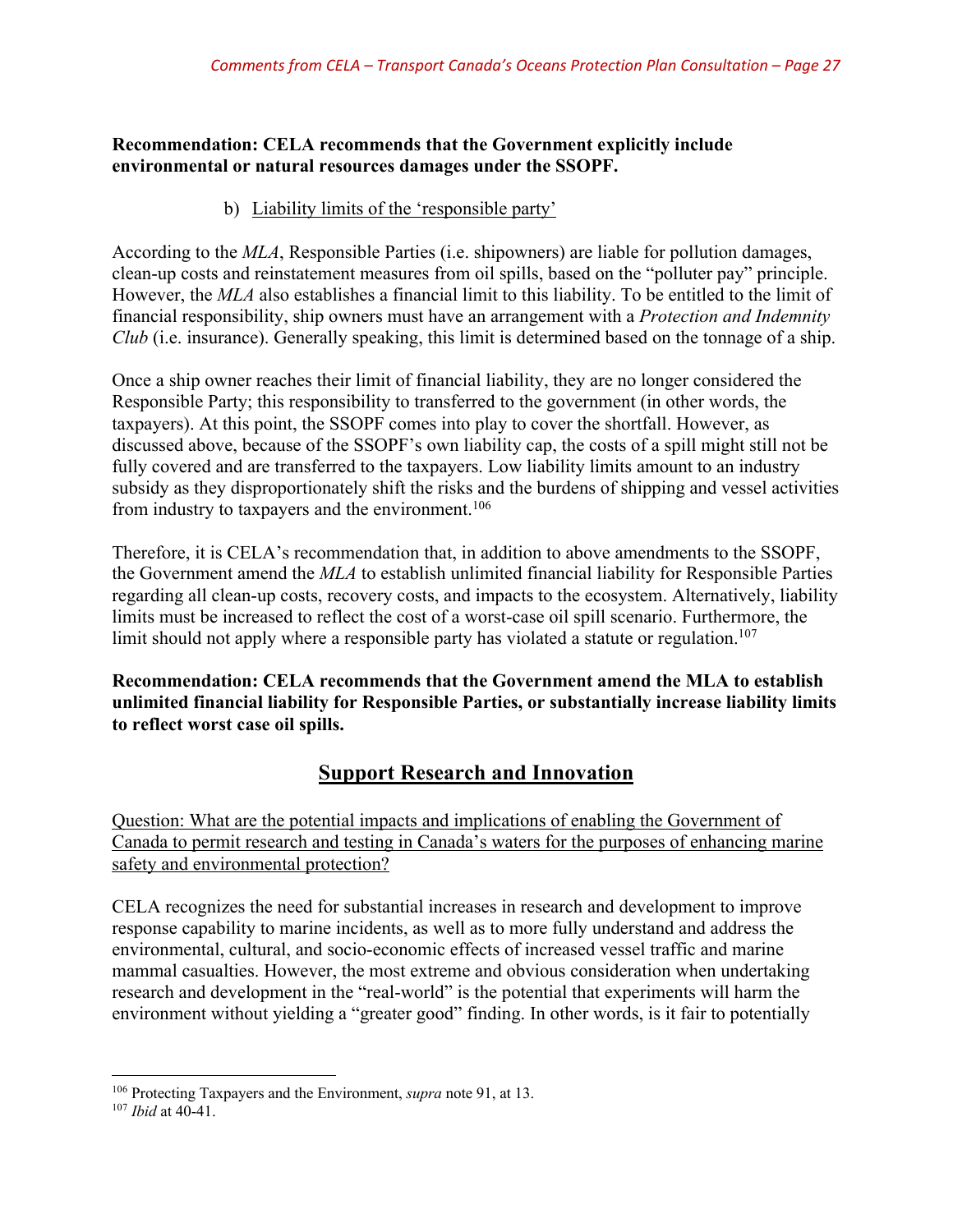destroy one habitat to save others? CELA wishes to provide an ongoing precedent which exemplifies a good solution this question.

The International Institute for Sustainable Development's (IISD) Experimental Lakes Area (ELA) is one of the world's most influential, yet subtle, freshwater research facilities located in Northern Ontario. At the ELA, "real world" experiments are conducted on freshwater lakes in order to obtain more "real world" results. The ELA land and lakes have been extensively surveyed and studied in order to obtain a baseline for the research area. The IISD's ELA was first established in response to increasing populations and to address issues such as climate change, agricultural runoff, water management, contaminants such as mercury and organics, and an expanding list of new chemical substances. For 50 years, the ELA has provided governments' with cost effective answers to concerns regarding environmental policies, regulations, and management.<sup>108</sup> If the Government wished to set up a program similar to the IISD's ELA, it would require years of planning and research before the first study could be conducted. One existing tool that can be used to establish environmentally safe areas for research and testing, such as the ELA, is an Environmental Impact Assessment (EIA). EIA's are used to identify the impacts of the proposed project on the surrounding environment.

Experiments in "real world" circumstances have benefits which lab results cannot mimic; however, granting exemptions from rules and regulations to real world experiments must be an informed decision conducted with caution. If licenses for study were to be granted by the Government, it would be important that the proponent submit detailed study proposals pursuant to established EIA requirements. Details of environmental considerations could include, such as species involved, geographic areas involved, potential risks, emergency/contingency plans, hypothesis, purpose for research, proof of funding, and decommissioning plans.

**Recommendation: CELA recommends that if exemptions to regulations are to be granted for research purposes, designated research areas should be established pursuant to Environmental Impact Assessment requirements.**

All of which is submitted this 5th day of October, 2018.

## **CANADIAN ENVIRONMENTAL LAW ASSOCIATION**

fessie fatoor

MLuafawa

**Jessica Karban Michael Lucifora CELA Counsel CELA Law Student**

 $\overline{\phantom{a}}$ <sup>108</sup> IISD Experimental Lakes Area. *The World's Freshwater Laboratory*, online (pdf): International Institute for Sustainable Development >https://www.iisd.org/sites/default/files/publications/iisd-ela-brochure.pdf>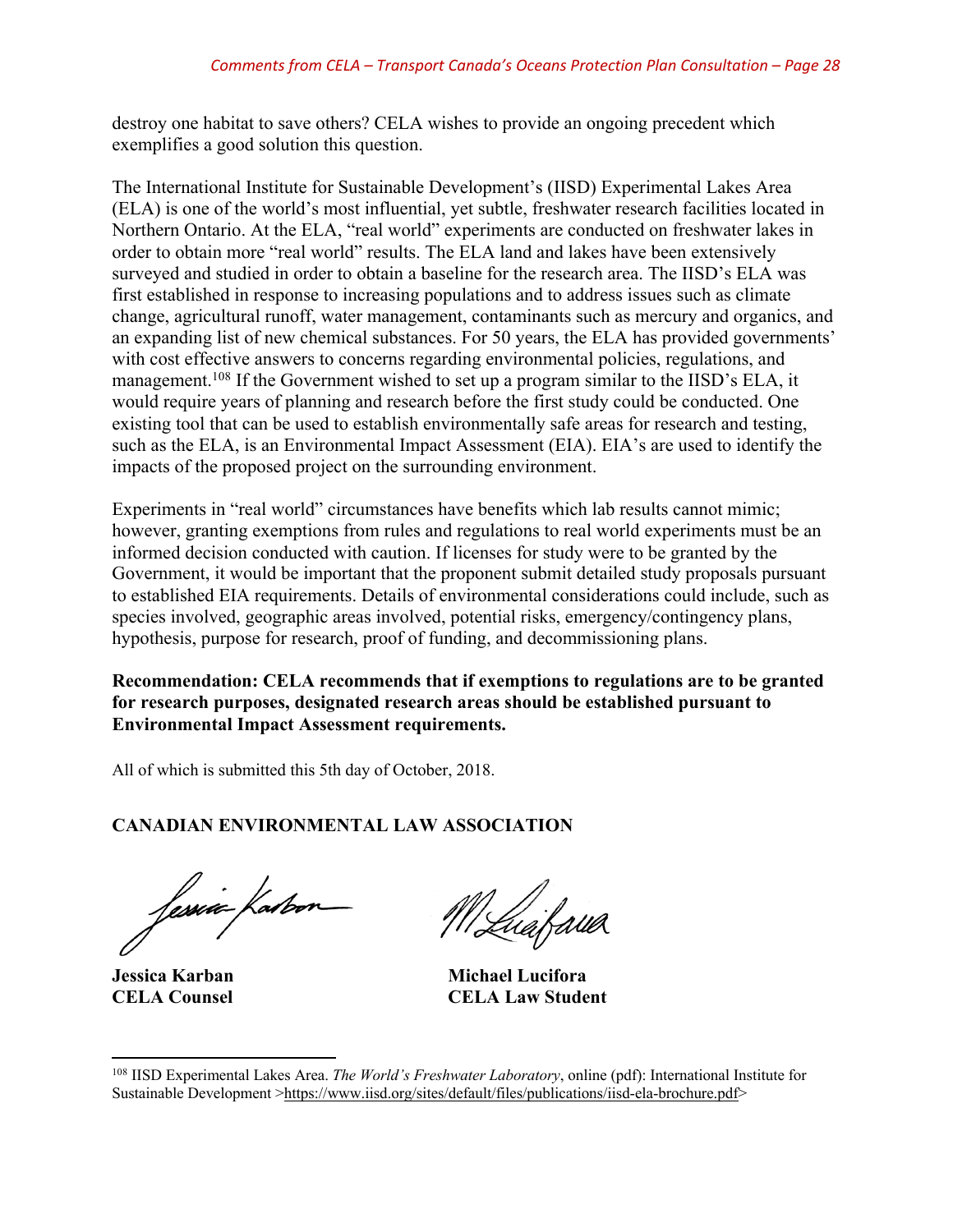# **SUMMARY OF RECOMMENDATIONS**

## **Enhance Marine Ecosystem Protection**

#### **Enable Marine Ecosystem Protection**

**Recommendation:** CELA recommends that the Government regulate the broader environmental effects of shipping and navigation through a network of MPAs.

**Recommendation:** CELA recommends that the Government implement regulations that reflect an ecosystems approach and ensures protection of the environment.

**Recommendation:** CELA recommends the use of non-regulatory approaches as a means of ensuring compliance with environmental regulations, such as the implementation of MPAs.

## **Enable Rapid Intervention by Transport Canada to Address Marine Safety and Environmental Risks**

**Recommendation:** CELA recommends rapid intervention by Transport Canada to address marine safety and environmental risks, provided that the rapid intervention is constrained by an established and informed emergency protocol.

## **Enhance Deterrence and Enforcement**

**Recommendation:** CELA supports the Government's proposal to increase the maximum Administrative Monetary Penalty (AMP) amount under the *Canada Shipping Act* (*CSA*)above the current maximum of \$25,000 for infractions against marine safety and environmental requirements, provided AMPs do not replace prosecutions for serious offences.

**Recommendation:** CELA recommends that the Government establish clearly defined criteria for determining the penalty amount, including history of non-compliance, economic gain, and environmental harm.

**Recommendation:** CELA recommends that the Government deposit AMP proceeds into a fund that can be used to address ship-source oil pollution.

## **Strengthen Environmental Response**

## **Enable Early Intervention during a Pollution Incident**

**Recommendation:** CELA recommends early intervention by the Canadian Coast Guard into all environmental disasters including oil spill pollution, however, emergency responses need to be informed by an established emergency protocol.

## **Enable Early Intervention during a Pollution Incident (Support Rapid Response)**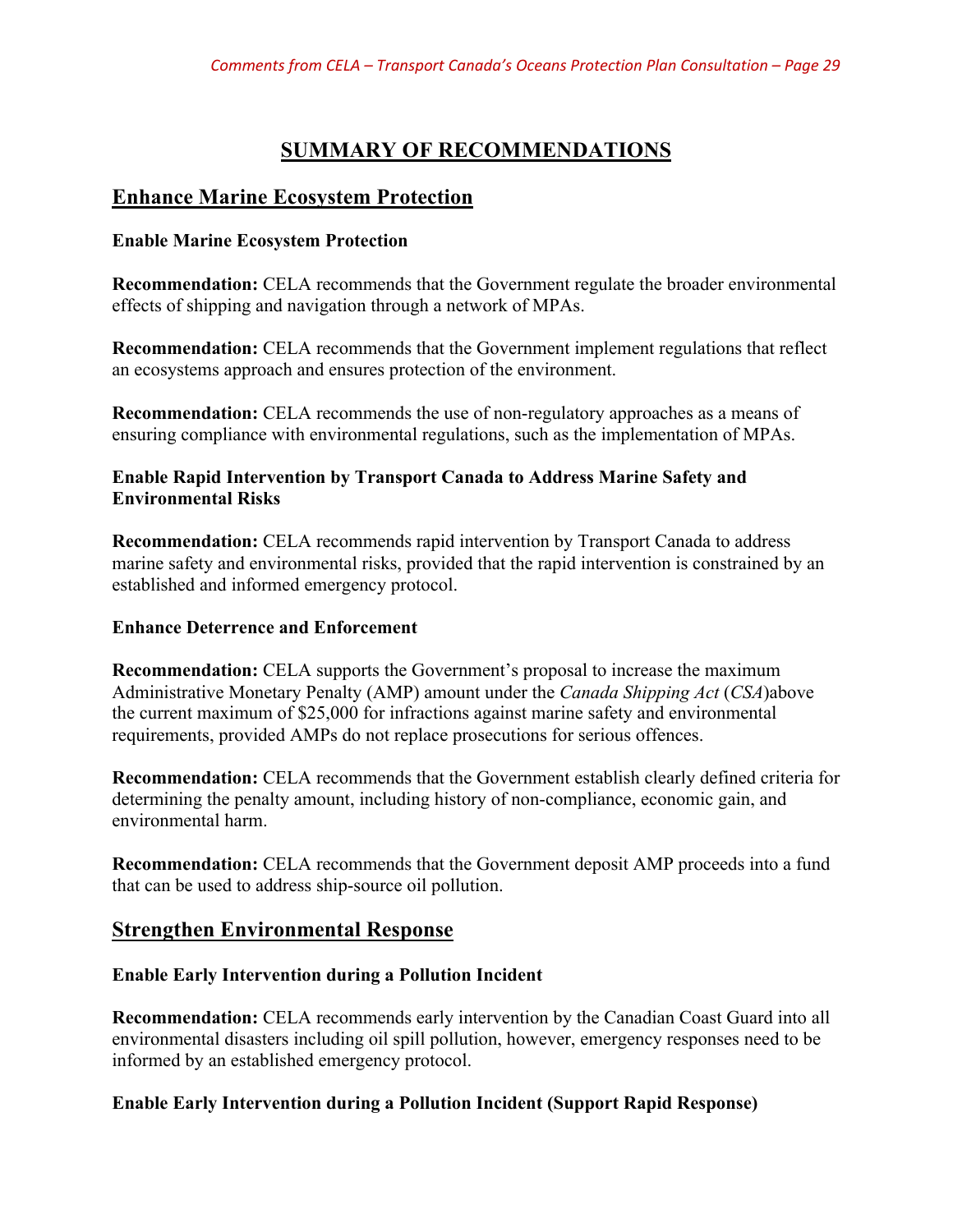**Recommendation:** CELA supports the right to cross and use private lands in order to facilitate emergency responses to environmental disasters, however, this discretion must be exercised in light of privacy and property rights of landowners.

**Recommendation:** CELA recommends that immunity from liability should not be extended to parties providing advice and expertise to the Canadian Coast Guard and other federal departments.

#### **Support More Effective Response to Oil Spills in Water: Alternative Response Measures**

**Recommendation:** CELA recommends that further research is needed before the Government considering legislating the use of alternative response measures to respond to emergency situations in Canadian waters.

**Recommendation:** In addition to addressing existing knowledge gaps, CELA recommends the development of a robust and transparent policy towards the approval and use of alternative response measures, including the use of Environmental Net Benefit Analysis.

## **Modernize Canada's Ship-Source Oil Pollution Fund**

## **Lifting the Ship-Source Oil Pollution Fund's Per-Incident Limit of Liability**

**Recommendation:** CELA recommends that a claimant's compensation not be capped for eligible claims.

**Recommendation:** CELA recommends that the Government evaluate fund reserves to ensure that adequate funding is available to cover a worst case oil spill.

## **Modernized Levy Mechanism and Fund Replenishment**

**Recommendation:** CELA recommends that the Government reinstate, or at minimum, temporarily reinstate a levy to increase the financial safety margin of the SSOPF.

## **Quickly Providing Funds**

**Recommendation:** CELA recommends that the Government broaden the SSOPF to provide emergency funding to support oil spill operations undertaken by the Canadian Coast Guard.

**Recommendation:** CELA supports a well informed and transparent fast track approach for small claims, which achieves a balance between expediency, due process, while maintaining the integrity of the claims assessment process.

**Recommendation:** CELA recommends that the Government explicitly include environmental or natural resources damages under the SSOPF.